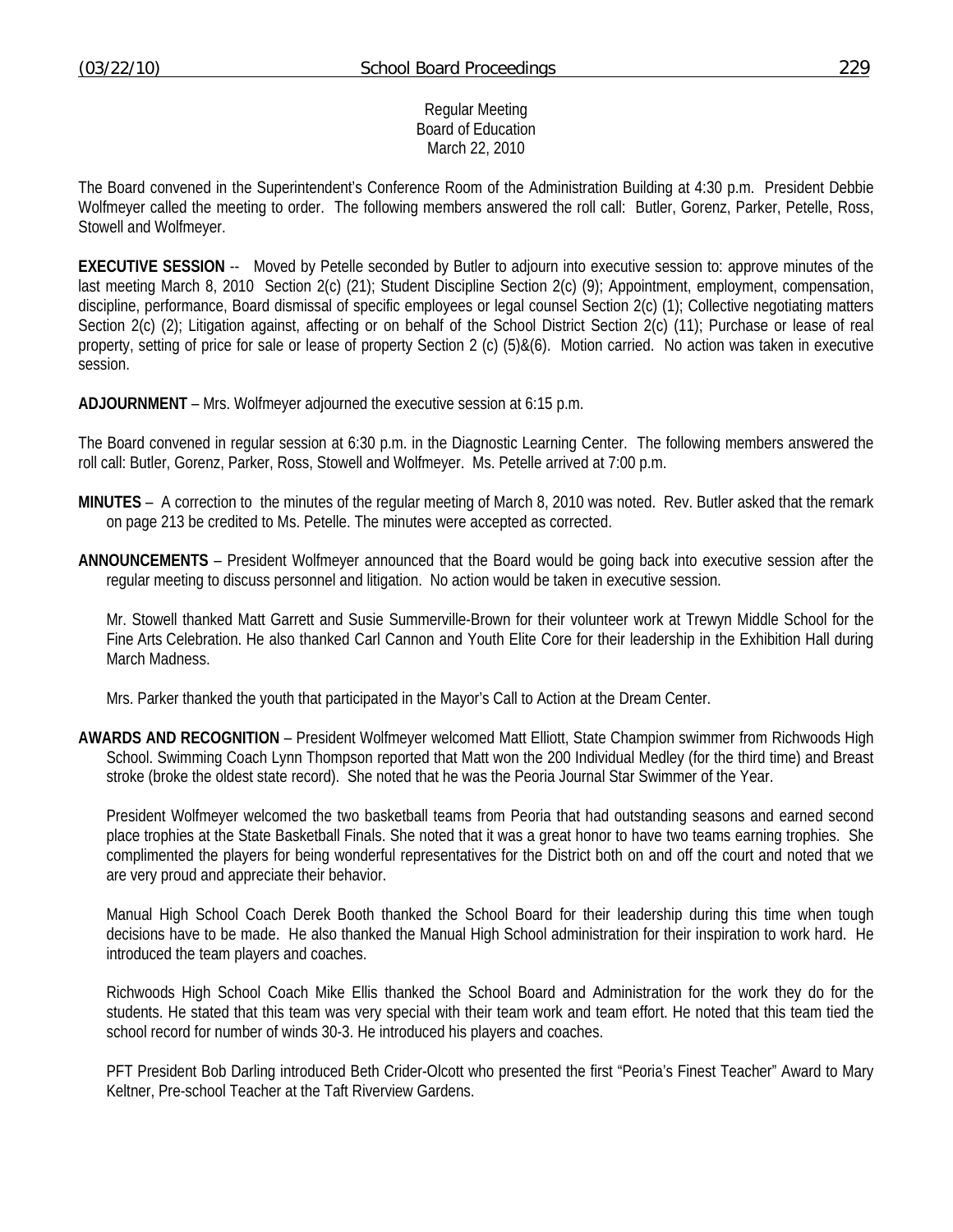**PRESENTATION BY AUDIENCE ON ACTION ITEMS –** Terry Knapp, 922 W. Wilshire Dr., noted the Strategic Plan from 2003 that was updated in 2007, stated his concern with the number of pink slips when the District should be getting rid of programs, stated that Chartwells lost \$2 million last year, stated that the John Hopkins program should be dropped and Blaine Sumner should be closed.

 Susan McCabe, 1407 Glendale, Pekin, noted that the remarks by Board members at the last meeting were appreciated and thanked the Board for trying to make the best decisions possible.

 Mark McConnell 503 W. Armstrong Avenue. Pastor McConnell shared that he visited Trewyn Middle School and thinks that Principal Eric Thomas is doing a good job, is dedicated to the students at Trewyn Middle School and has a great work ethic. He feels that Principal Thomas should not be dismissed.

Savino Sierra, 1708 S. Stanley, stated his concern with the renewal of the contract with Chartwells Food Service.

**PRESENTATION BY AUDIENCE** – Eric Bush, 2526 W. Rockwood, stated that his ICC Civics Class is in attendance tonight. He thanked Mrs. McCabe for being a great pre-school teacher and stated that he appreciates what the District has done with Early Childhood Education. He also thanked the Board for their support of Dr. Dolan. He thanked the Board of Education for the things they are doing to help the community.

 Bob Darling, 230 E. Highpoint. Feels the Chartwells Food Service should be eliminated and the Edison program should be eliminated – the District should run its own Choice program. He asked for support on April 21, 2010 at the Springfield Rally to get more funding for education.

 Christine Hickman, 6720 Flamingo Ct., As a teacher at Trewyn Middle School Ms. Hickman thanked the Board for trying to bring people together to work for a positive environment. She asked that ways be looked at to save teachers' positions. She stated her appreciation for the administration at Trewyn Middle School. She noted that good things and happening at Trewyn and on the south side and asked that the District not give up on the south side.

 Leslie Danage, 223 E. Gift, as an Early Childhood Teacher Ms. Danage shared success stories and stressed that lives are touched every day in early childhood. She asked that the District find a way to continue to fund early childhood.

 Yvonne Rushing, 601 W. Hillyer, Apt 1. Spoke as a parent and grandparent and stated her concern that early childhood funding could be eliminated.

Latasha Perry, 210 Hancock, spoke as a parent and expressed concern that early childhood funding could be cut.

Heidi McNight, stated that as a parent in the Riverview Gardens program she wants the pre-k program continued.

 Jose Nunez, a student, stated that he liked pre-k and Mom Sonya Nunez, 3421 Hill St. emphasized that students need to learn before kindergarten.

 Phil Romanus, 3321 N. Twelve Oaks Dr. stated that he sent an e-mail to the Board and the those views represented a group. The group feels here is no plan in place for the combining of Woodruff High School and Peoria High School. He also feels that Peoria High School is not being maintained. He asked that all get involved.

 Sharon Crews, 2215 W. Calendar, state that she would like the Edison program changed. She feels that emphasis needs to be placed on middle schools – there are half as many middle school students as primary students. She noted Mrs. Ross' concern that students are being ridiculed from the podium and stated that students realize what is happening and they want a calm environment to learn.

 Karen Adkins-Dutro, 2620 W. Barker, stated she appreciated the STAR program at Whittier that her child attends. She feels the pre-K programs could be saved by eliminating the Edison program.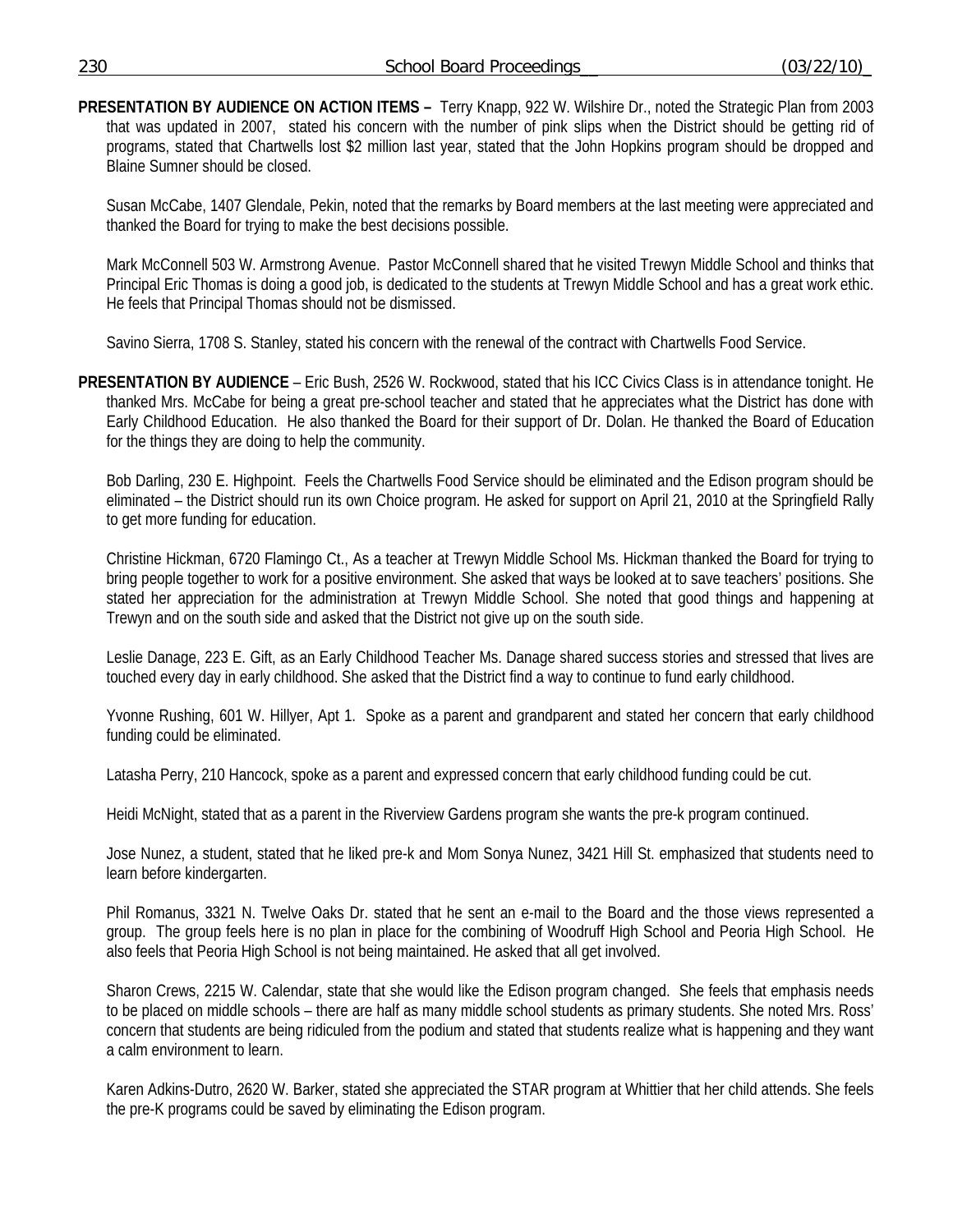Terry Knapp, 922 W. Wilshire Dr. noted that the Task Force from 2005 came to a consensus that the Edison Program should be discontinued. He noted the Edison programs around the country that no longer exist.

 Kathy Steinheimer, 915 E. Seneca Place, stated that she has been a teacher at Valeska Hinton Early Childhood Center for 17 years and stated her support for continuing the pre-k program.

 Hedy Elliott-Gardner, 3811 W. Pagewood, stated that ethically the district should cut programs before it cuts people. She feels the District has too many programs. She noted that a teacher survey showed the Edison Program should be cut.

 Savino Sierra, 1708 S. Stanley, stated that "the truth hurts" and maybe that is why the Board wants to cut the speaking time. He would like to get rid of the Edison program.

 General Parker, 2101 N. Bigelow, stated that he had just returned from a Chicago conference and feels that the same things that are happening there are happening in Peoria. He noted that the trend has changed from 70 to 80% of African-American kids coming from stable homes to 20 to 30% now coming from stable homes. He feels students are learning from the wrong places. He would like to see more programs to meet kids where they are coming from and that we must realize that all kids have a right to be educated.

Rev. McConnell, asked that we work from this day forward to make District 150 and the city better.

Elaine Willis, 135 E. North Ridge Lane, stated that she is favor of retaining pre-k.

### **INFORMATION ITEMS – REPORTS FROM SUPERINTENDENT AND STAFF** –

- 1. GOAL 1 STUDENT ACHIEVEMENT
- 2. Goal 2 FISCAL RESPONSIBILITY

 FINANCE REPORTS – Ms. Schau presented this report for the Board's information and review. She noted that this year's figures were hard to compare with last years because of the Stimulus funding. We have received Stimulus Funding in lieu of State Funding, as an addition to the Title 1 grant funding and as an addition to IDEA funding with the funds needing to be spent in the same areas as they would normally be spent. She noted that nothing has come to her attention that would cause alarm.

 PURCHASE ORDERS OVER \$2,500 – Mrs. Schau presented this report for the Board's review. There were no questions.

- 3. GOAL 3 QUALITY STAFF
- 4. GOAL 4 SAFE, CARING ENVIRONMENTS
- 5. GOAL 5 CULTURE OF CUSTOMER SERVICE Report of Requests under the Freedom of Information Act and Status of Such Requests. Dr. Durflinger reported that since our last board meeting report, we have received five new FOIA requests. Of those new requests three were filled and two are pending. Of the four pending requests noted on the March 8, 2010 board report, one is still in pending status and three were filled. We have received thirty-eight total requests for the calendar year.

| Date              | Requestor           | <b>Disposition</b> |
|-------------------|---------------------|--------------------|
| January 8, 2010   | Dave Haney          | Pending            |
| February 26, 2010 | <b>Sharon Crews</b> | Filled             |
| March 3, 2010     | Ryon Ori            | Filled             |
| March 5, 2010     | Diane Vespa         | Filled             |
| March 8, 2010     | Alex Rusciano       | Filled             |
| March 10, 2010    | Dave Haney          | Filled             |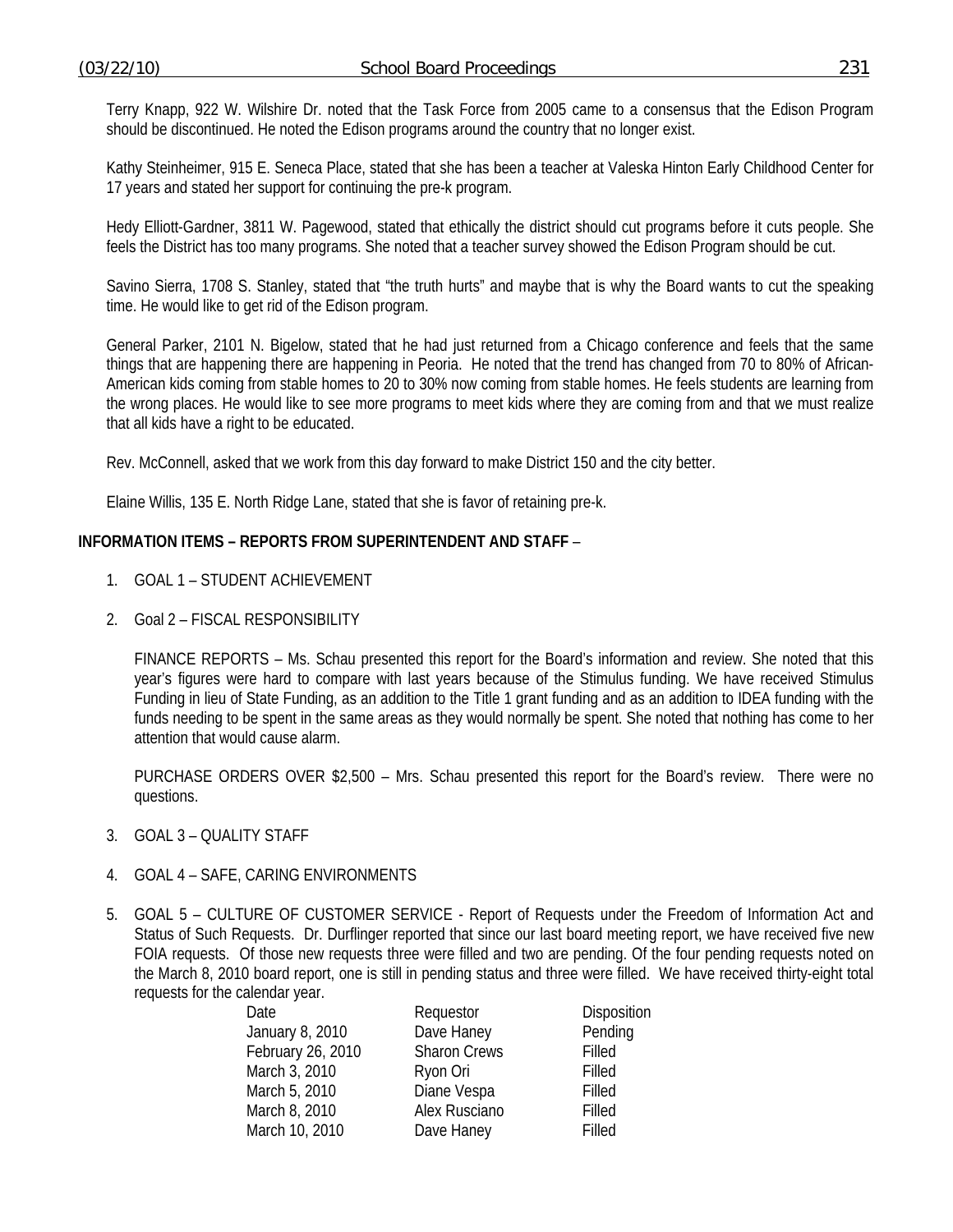| March 10, 2010 | Shane Voyles        | Filled  |
|----------------|---------------------|---------|
| March 16, 2010 | <b>Sharon Crews</b> | Pending |
| March 22, 2010 | Diane Wetterow      | Pending |

**CONSENT AGENDA –** Mrs. Parker asked that the Action Item #3 Human Resources Reported be pulled for a separate vote. Mrs. Ross asked that Action item #5 Summer School 2010 be pulled for a separate vote.

ADOPTION OF CONSENT CALENDAR -- Moved by Butler, seconded by Petelle adoption of the consent calendar.

 On roll call, 6 ayes. Petelle, Stowell, Butler, Gorenz, Parker, Wolfmeyer 1 abstention, Ross. Motion carried..

GIFTS TO SCHOOL DISTRICT – Moved by Butler, seconded by Petelle, that the following donations be accepted and letters of appreciation sent to the donors.

\$100.00 donated to Developmental Center to support students' activities and/or supplies donated by Margie Franklin

\$371.47 to purchase classroom technology donated by Pete Nichol, Culvers of Peoria

Classroom printers, valued by the donor at \$300.00, donated by Angela Errton to Kellar Primary School

14 projectors, 14 Elmo Document cameras, 100 AR tests and miscellaneous teacher supplies, valued by the donor at \$21,808.76 donated by Kellar PTO, Inc. to Kellar Primary School

14 metering faucets, valued by the donor at \$1,232.00, donated by Kellar PTO, Inc. to Kellar Primary School

Wheelchair, valued by the donor at \$150.00, donated by Shirley Ackerman to Peoria Public Schools District 150

 On roll call, 6 ayes. Petelle, Stowell, Butler, Gorenz, Parker, Wolfmeyer 1 abstention, Ross. Motion carried.

PAYMENT OF BILLS -- Moved by Butler, seconded by Petelle approval of the payment of the following bills.

| <b>FUND</b> | <b>DESCRIPTION</b>                  | <b>BAL.SHEET</b> | <b>REV</b> | <b>EXPENSE</b> | TOTAL          |
|-------------|-------------------------------------|------------------|------------|----------------|----------------|
| 10          | EDUCATIONAL FUND                    | \$1,784.69       |            | \$859,629.20   | \$861,413.89   |
| 20          | <b>OPERATIONS, BLDG &amp; MAINT</b> |                  |            | \$217,635.32   | \$217,635.32   |
| 40          | TRANSPORTATION                      |                  |            | \$79,949.35    | \$79,949.35    |
| 60          | CAPITAL PROJECTS                    |                  |            | \$97.38        | \$97.38        |
| 90          | CAPITAL IMPROVEMENTS                |                  |            | \$16,939.98    | \$16,939.98    |
| 95          | MID CENTRAL ASSOCIATION             |                  |            | \$0.00         | \$0.00         |
|             | PPS ADMIN OUTREACH                  |                  |            |                |                |
| 99          | <b>PROG</b>                         |                  |            | \$0.00         | \$0.00         |
|             |                                     |                  |            | \$1,174,251.23 | \$1,176,035.92 |

On roll call, 6 ayes. Petelle, Stowell, Butler, Gorenz, Parker, Wolfmeyer 1 abstention, Ross. Motion carried.

CONSIDERATION OF BIDS – Moved by Butler, seconded by Petelle approval of the following bids.

Office & Classroom Supplies - Request for bid was sent to nineteen (19) vendors. Three vendors returned "No bid". Bids were received from eight (8) vendors and will be awarded per line item for warehouse storage and distribution. Multipurpose copy paper is not being awarded at this time. It is recommended to award the bid as follows:

| J. P. Gasway                 | \$ 716.00   |
|------------------------------|-------------|
| National Art & School Supply | \$2,349.60  |
| Office Depot                 | \$12,158.44 |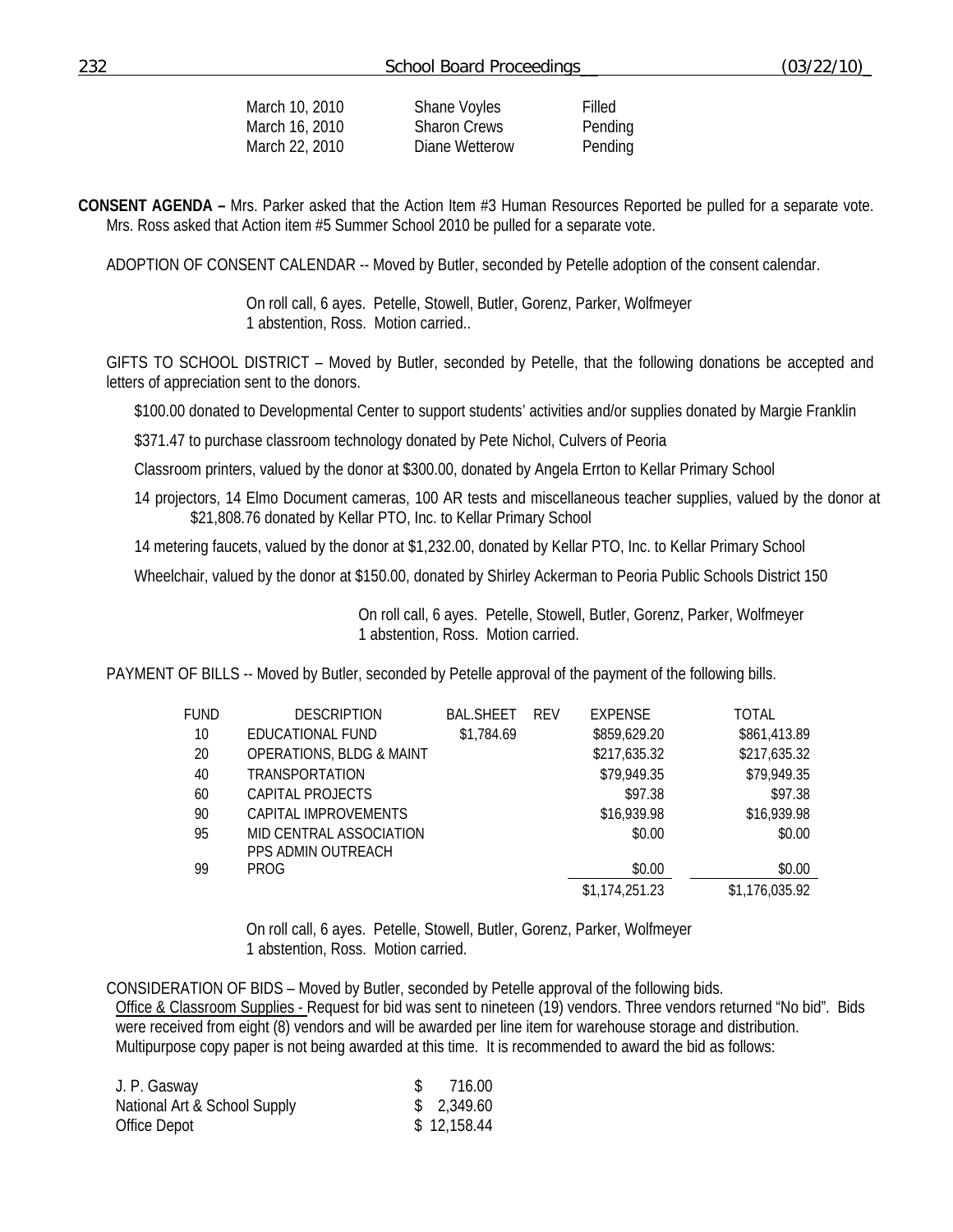| Ouill         | \$13,635.77        |
|---------------|--------------------|
| S&S Worldwide | $\frac{1}{2}$ 6.35 |
| W. M. Putnam  | \$1,177.93         |

The above bids were opened on Tuesday, February 23, 2010, at 1:30 pm by Julie Cramer and Debbie Brown. This bid will be charged to Education Fund.

#### Energy, Health & Life Safety Work at Hines Primary

Request for bid was sent to six (6) vendors by Kenyon & Associates. Six vendors returned bids as follows:

|                                  | Base Bid  | Alt Bid G1 | Alt Bid G2 |
|----------------------------------|-----------|------------|------------|
| <b>Bishop Bros. Construction</b> | 2,225,468 | 257,027    | 65,352     |
| T. Haefli & Sons                 | 2,365,265 | 259.393    | 66,518     |
| Hein Construction Co.            | 2,234,000 | 250,000    | 64,400     |
| <b>Horan Construction</b>        | 2,301,000 | 267,000    | 72,500     |
| Peoria Metro Construction        | 2,206,500 | 212,000    | 72,700     |
| George Rump Construction         | 2,266,000 | 247.466    | 66,723     |

The above bids were opened on Thursday, March 11, 2010, at 1:30 pm by Debbie Sullivan, Debbie Brown, and Dave Ryon. It is recommended to award the low base bid, alternate bid G1, and alternate bid G2 totaling \$2,491,200 to Peoria Metro Construction.

This bid will be charged to Health Life Safety Funds

#### Energy, Health & Life Safety Work at Thomas Jefferson Primary

Request for bid was sent to four (4) vendors by Kenyon & Associates. Four vendors returned bids as follows:

|                                  | Base Bid  | Alt Bid G1 | Alt Bid G <sub>2</sub> |
|----------------------------------|-----------|------------|------------------------|
| <b>Bishop Bros. Construction</b> | 2,780,034 | 68.482     | $-20.000$              |
| Horan Construction               | 2,950,000 | 63.140     | $-61.473$              |
| Peoria Metro Construction        | 2,786,000 | 68.000     | -20.000                |
| George Rump Construction         | 2,835,000 | 69,500     | $-20.000$              |

The above bids were opened on Tuesday, March 16, 2010, at 1:30 pm by Debbie Sullivan, Debbie Brown, and Dave Ryon. It is recommended to award the low base bid and alternate bid G1 totaling \$2,848,516 to Bishop Bros. Construction Co. Acceptance of deductive alternate bid G2 is unnecessary due to good bids received.

This bid will be charged to Health Life Safety Funds.

On roll call, 6 ayes. Petelle, Stowell, Butler, Gorenz, Parker, Wolfmeyer 1 abstention, Ross. Motion carried.

HUMAN RESOURCE REPORT -- Moved by Gorenz, seconded by Stowell approval of the following human resource report as presented by the administration.

**I.** Certified Personnel **Effective Date** 

*Administrator's Non-Tenured / Non-Renewal* 06/30/10

Grzanich, Susan – Administration Guilfoyle, Laura – Blaine Sumner Heinz, Michele – Blaine Sumner O'Brian, Mary – Administration Swanson, Mervyn – Richwoods High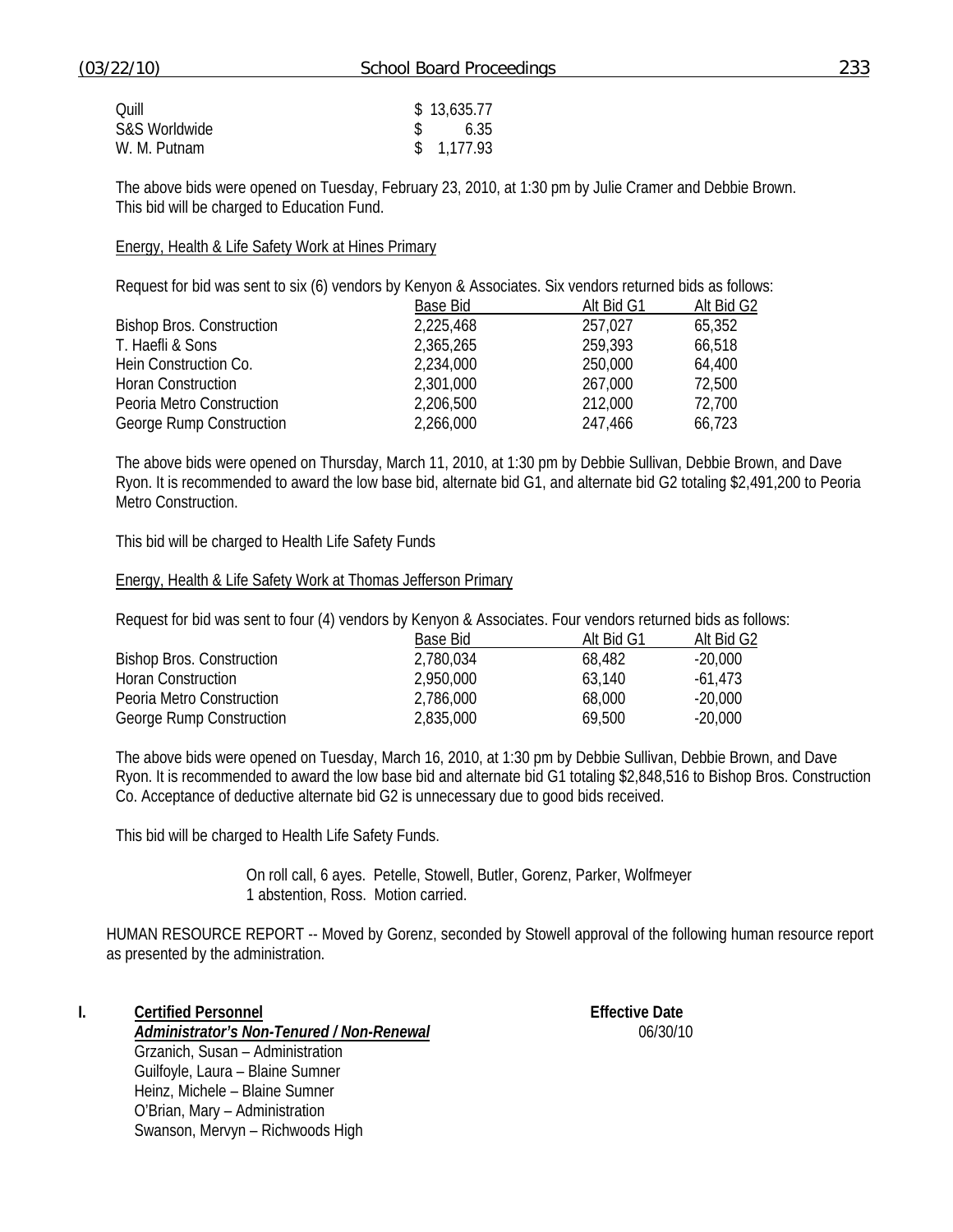*Administrator's Reclassified to Teacher Status* 06/30/10 Atkins, Doug - Woodruff High Albanito, Deborah – Blaine Sumner Bond, Ann – Valeska Camp, Mary – Day Treatment Carlberg, Leisa – Blaine Sumner Chumbley, Bryan – Administration Davis, Mary – Administration Ganschow, Kamey – Woodruff High Gersich, Dawn – Administration Guinee, Patricia – Administration Langholf, Maureen – Blaine Sumner Mercer, Lois – Blaine Sumner Nunn, Carolyn - Hines Plunkett, Michal – Administration Smothers, June – Lincoln Traenkenschuh, Julia – Woodruff High 06/30/10 Ward, Mary – Roy Ricketts Warr, Charles – Trewyn *Non-Certified Administrators / Non-Renewal* 06/30/10 Arcaute, Otto – Roy Ricketts Burke, Sandra – Roy Ricketts Eman, Carla – Administration Hammer, Geralyn – Administration Morris, Cindy – Administration Pullen, Bryan – Blaine Sumner Shangraw, Stacey – Administration *Certified Staff in Education Funded Positions Being Eliminated*  Anderson, Karen – Peoria County Juvenile Detention and and the control of 06/04/10 Bartak, Linda - Lincoln Bradburn, Jonathan – Lincoln Hammonds, Richard – Peoria County Juvenile Detention John, Linda – Garfield Kellem, Dawn – Peoria County Juvenile Detention McDermott, G. Dean – Peoria County Juvenile Detention Nelson, Alison – Administration Ryan, Mary Lou – Roy Ricketts Sick, Joan – Rolling Acres Edison Welsh, Kathryn – Blaine Sumner Yonker, Martha – Administration *Certified Staff in Grant-Funded Positions Being Eliminated* 06/04/10 Ali, Amna – Charter Oak Barnett, Joan – Hines Barra, Michael – Peoria Alternative High Baumann, Josette – Valeska Bell, Terri – Charter Oak Billups, Jim – Sterling Boeker, Terra – Hines Brown, Anna – Valeska Brown, Colleen –Valeska Bruns, Michele – Hines Buscher, Michelle – Sterling Caldwell, Suzanne – Thomas Jefferson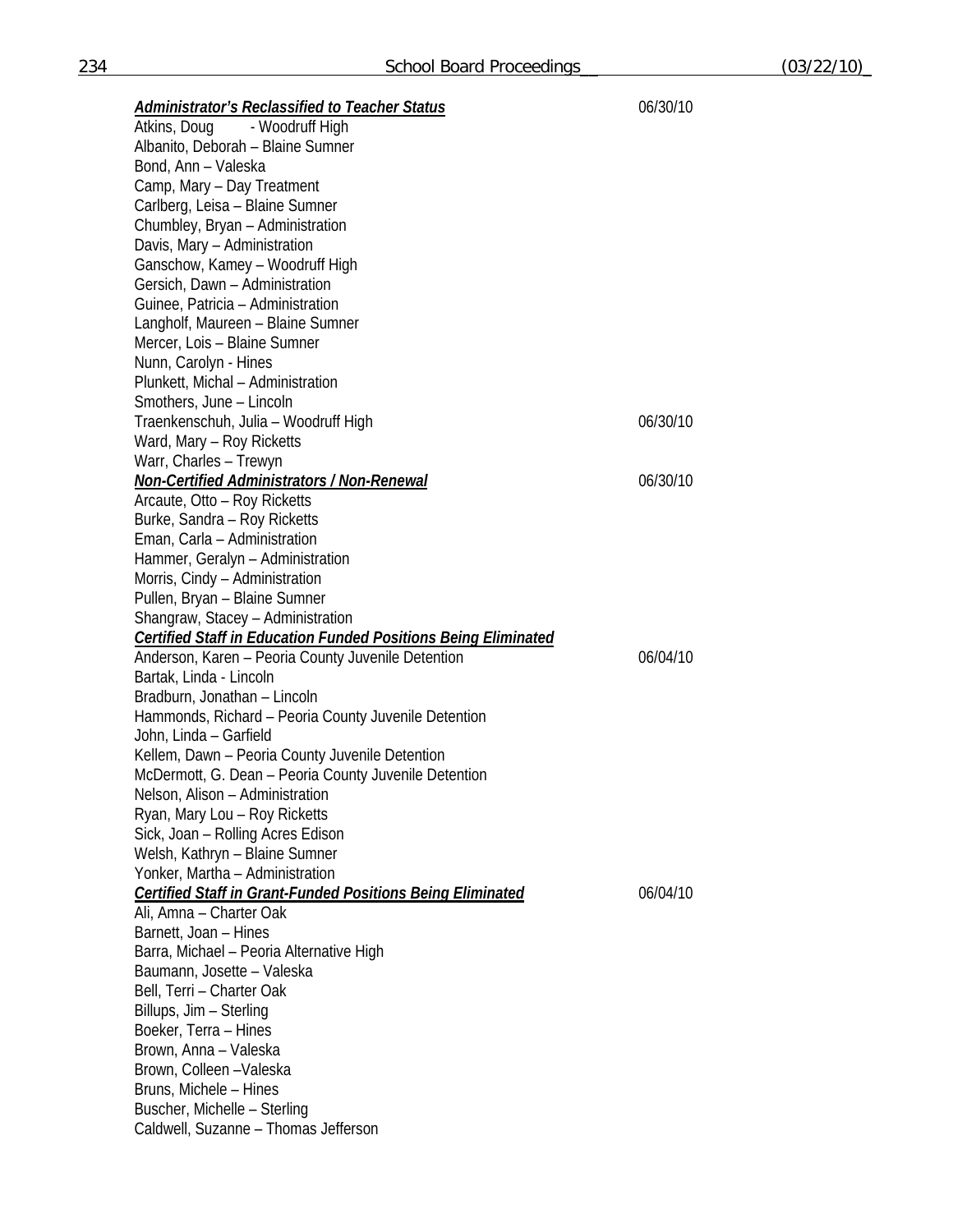Castagna, Gloria – Columbia Chambers, Kathleen – Peoria Alternative High Coconate, Michelle – Blaine Sumner Coker, Robin – Jamieson Conard, Kelly – Harrison Crider-Olcott, Elizabeth – Valeska Danage, Leslie – Hines Darling, Marta – Adult Ed Dawson, Alona – Garfield Dollman, Lucinda – Blaine Sumner Fitch, Kathleen – Peoria Alternative High Fix, Catherine – Charter Oak Freed, Kathleen – Irving Garman, Natasha – Franklin Edison Gilles, Lynn – Valeska Gray, Molly – Whittier Grimson, Frederick – Peoria Alternative High Hancock, Julie – Irving Hay, Gail – Adult Ed Hecathorn, Elaine – Garfield Henson, Heather – Taft Riverview Hockenbury, Rhonda – Valeska Ingels, Carol – Whittier Jenkins, Julie – Thomas Jefferson Jones, Laura – Peoria Alternative High Kelley, Linda – Sterling Keltner, Mary – Taft Riverview Kennedy, Timothy – Roy Ricketts Knox, Barbara – Woodrow Wilson Knussman, Nancy – Blaine Sumner Kolb, Karen – Sterling Lofgren, Renee – Northmoor Edison Malahy, Susan – Von Steuben Martin, Susan – Northmoor Edison McCabe, Susan – Manual High McCoy, Barbara – Adult Ed Milam, Whitney – Valeska Ramos, Elizabeth – Harrison Ramsey, Ellen – Valeska Rapach, Brennan –Harrison Raver, Annette – Peoria Alternative High Ray, Valerie – Valeska Rayburn, Julia – Adult Ed Rex, Linda – Garfield Roulds, Freida – Adult Ed Ryon, Michael – Peoria Alternative High Schelkopf, Susan – Adult Ed Shinkey, Tamara – Valeska Simmons, Kathi – Lincoln Steinheimer, Kathryn – Valeska Titone, Bonnie – Sterling Tow, Pamela –Garfield Vitale, Karen – Kellar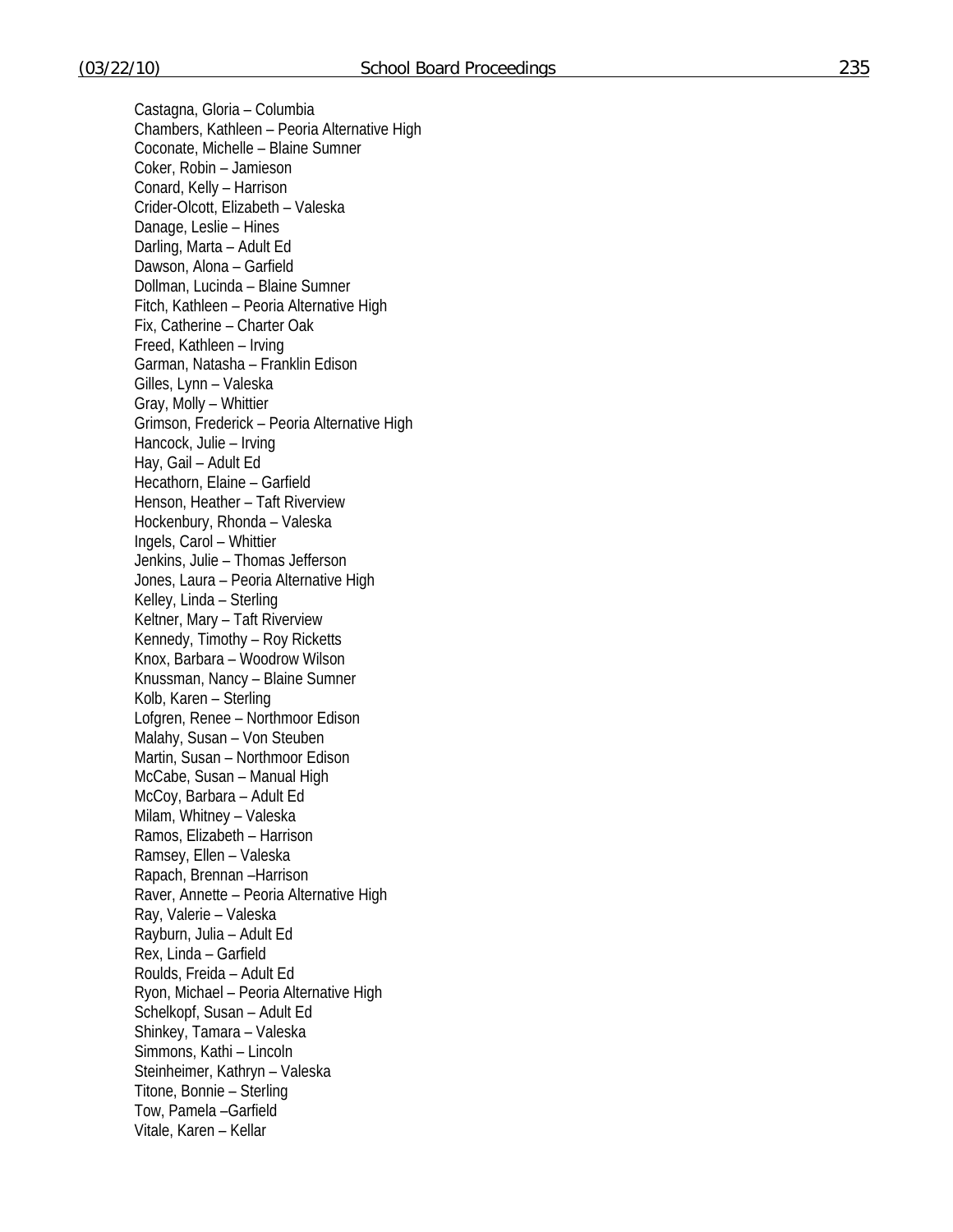Walden, Nina – Franklin Edison Walschaert, Jodi – Valeska Weede, Sandra – Sterling Weiman, Martha – Peoria Alternative High Williams, Phyllis – Harrison Winship, Patricia – Harrison Wright, Nancy – Garfield *Part-Time Certified Staff / Honorable Dismissal* 06/04/10 Baber, Kristen – Northmoor Edison Cunningham, Katie – Thomas Jefferson Curry, Erin – Blaine Sumner Darnell, Alice – Manual High Degenhart, Anne – Thomas Jefferson Doty, Steven – Whittier Fauser, Danielle – Franklin Edison Feitler, Michele – Manual High Ferrero Baker, Brooke – Manual High Fletcher, Christine – Jamieson Glover, Molly – Hines Hayward, Natalie – Garfield Hutchins, Barbara – Kellar Jennett, Theresa – Irving Kokos, Lisa – Kellar Lillico-Bush, Alene – Manual High Mason, Donald – Sterling Mathis, Robin – Garfield McLaughlin, Kathleen – Garfield Meister, Laurie – Irving Perry, Lindsay – Von Steuben Peryam, Margaret – Woodrow Wilson Polak, Lauren – Thomas Jefferson Robison, Matthew – Glen Oak Rzeszutko, Stephanie – Harrison Sargent, Grace – Peoria High Seiberling, Ellen – Kellar Stone, Jacqueline – Hines Strauss, Wendy – Hines Suau, Jennifer – Developmental Center Waibel, David – Garfield Westendorf, Charles – Peoria High Williams, Sally – Hines Williams, Shawn – Garfield Zimmerman, Judith – Richwoods High *Non-Tenured Certified Staff / Dismissal for Performance* 06/04/10 Appel, Jeanne – Manual High Cech, Timothy – Manual High Dieckow, Janice – Trewyn Gore, Scott – Lincoln Heaney, Gary – Manual High Meyer, Kurt – Manual High Neal, Lance – Manual High

Rhodes, Guinivere – Trewyn

Tribbett, Christina – Manual High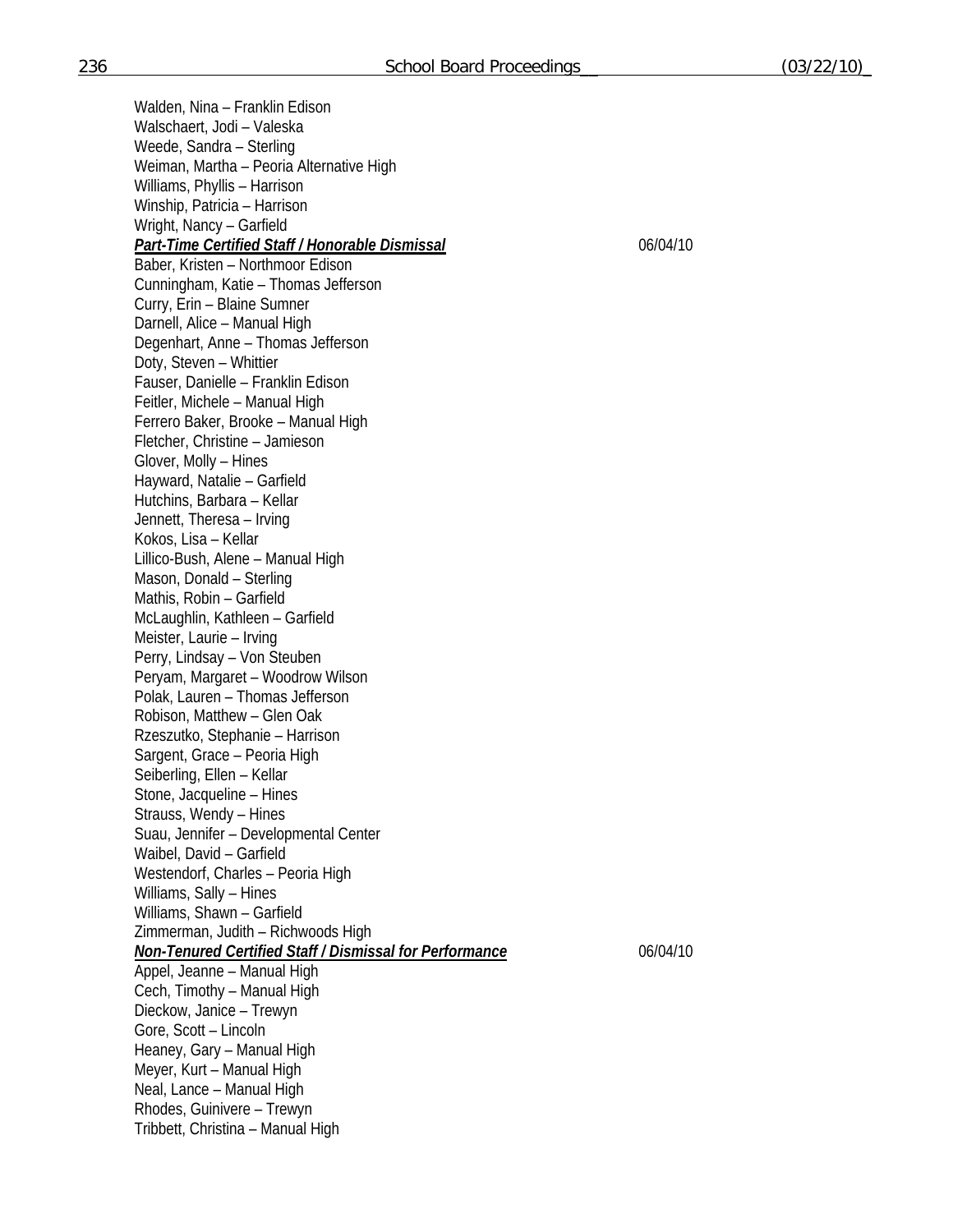*Non-Tenured Certified Staff (1-3 Years) / Honorable Dismissal* 06/04/10

Akinlua, Elizabeth – Transition to Success Armstrong, Jamie – Manual High Arya, Rachana – Glen Oak Austin, Thea – Hines Avery, Patricia – Manual High Ayler, Mary – Hines Baer, Nicole – Northmoor Edison Bain, LeeAnn – Garfield Baker, Kenneth – Richwoods High Bally, Laura – Irving Baumgardner, Joseph – Peoria High Bennett, Lindsey – Rolling Acres Edison Bielenberg, Jane – Thomas Jefferson Bischler, Laura – Richwoods High Blacet, Jeffrey – Glen Oak Blair, Lisa – Woodrow Wilson Bond, Kelly – Kellar Booth, Derrick – Manual High Bowlin, Shelley – Manual High Bowman, Megan – Woodrow Wilson Branch, Angela – Glen Oak Branch, Lydia – Glen Oak Breaux, Sean – Lincoln Brubaker, Kyle – Woodruff High Burdette Steele, Marcy – Manual High Butler, Amy – Von Steuben Callow, Gary – Peoria High Cantrell, Letriana – Manual High Carballido, Jorge – Richwoods High Carter, Andrea – Thomas Jefferson Chenoweth, Nicole – Manual High Chrestenson, April – Roosevelt Churchill, Stephanie – Blaine Sumner Clare, Natalie – Franklin Edison Cole, Terry – Franklin Edison Colwell, Danielle – Irving Corpuz, Allan – Garfield D'Angelo, Kelly – Richwoods High Dalrymple, Deborah – Glen Oak Davis, Kandace – Harrison Davis, Sheila – Von Steuben Deimel, Christianna – Greeley Alternative Diederich, Lindsay – Glen Oak Domenighini, Megan – Franklin Edison Duncan, Kassandra – Manual High Dunnett, Christine – Harrison Durbin, Mary – Peoria High Durr, Matthew – Hines Dvorak, Ericka – Trewyn Ebert, Staci – Manual High Edwards, Laurie – Woodruff High Ehle, Brian – Lincoln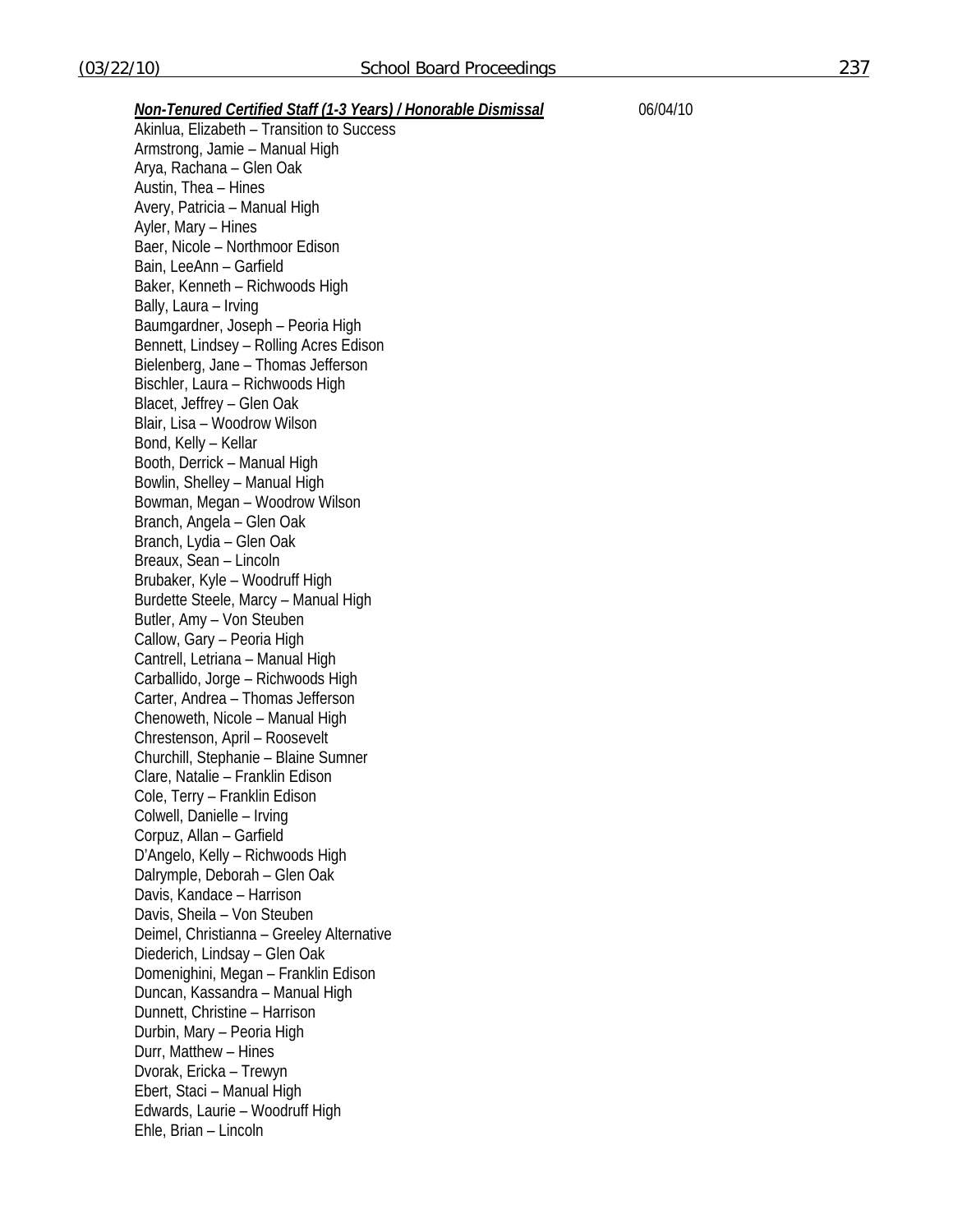Emara, Sahar – Northmoor Edison Fleming, Betina – Washington Fleming, Judy – Von Steuben Flores, Jackie – Lincoln Foster, Jill – Developmental Center Fritsch, Denise – Glen Oak Fulkerson, Judith – Trewyn Garrett, Caryl – Peoria High Garrison, Mindy – Harrison Garst, Cinda – Jamieson Gerber, Katherine – Thomas Jefferson Gesford, Tad – Trewyn Glomb, Elizabeth – Glen Oak Goessman, Douglas – Richwoods High Gracy, Megan – Garfield Gremminger, Kerri – Lincoln Grimm, Matthew – Peoria High Grys, Joshua – Trewyn Hallbick, Lisa – Woodrow Wilson Hammond, Jennifer – Blaine Sumner Harland, Hayley – Glen Oak Harless, McKenna – Thomas Jefferson Harridge, Douglas – Manual High Hausam, Nicholas – Von Steuben Heckman, Rachel – Manual High Helfrich, Whitney – Northmoor Edison Henry, Sherri – Mark Bills Hermes, Rebecca – Richwoods High Hickman, Christine – Trewyn Hiller, Carrie – Woodrow Wilson Hobin, Gail – Trewyn Hodge, Helen – Hines Hovey, Jill – Irving Huley, Teneisha – Manual High Jackson, Debra – Trewyn Jackson, Willitia – Washington Jaeger, Mary – Manual High Jamison, Annette – Calvin Coolidge Jezek-Martin, Shayne – Manual High Johnson, Margaret – Northmoor Edison Johnson, Michael – Peoria High Juskiv, Kelly – Blaine Sumner Katolick, Julie – Manual High Keller, Alison – Washington Kennerly, Crystal – Manual High Kerley, Christina – Roosevelt Khoury, Lamia – Woodruff High Kruse, Jennifer – Garfield Lake, Katie – Glen Oak Lawless, Mary – Roosevelt Lee, Donna – Hines Liszewski, Elizabeth – Blaine Sumner Lozano, Teresita – Irving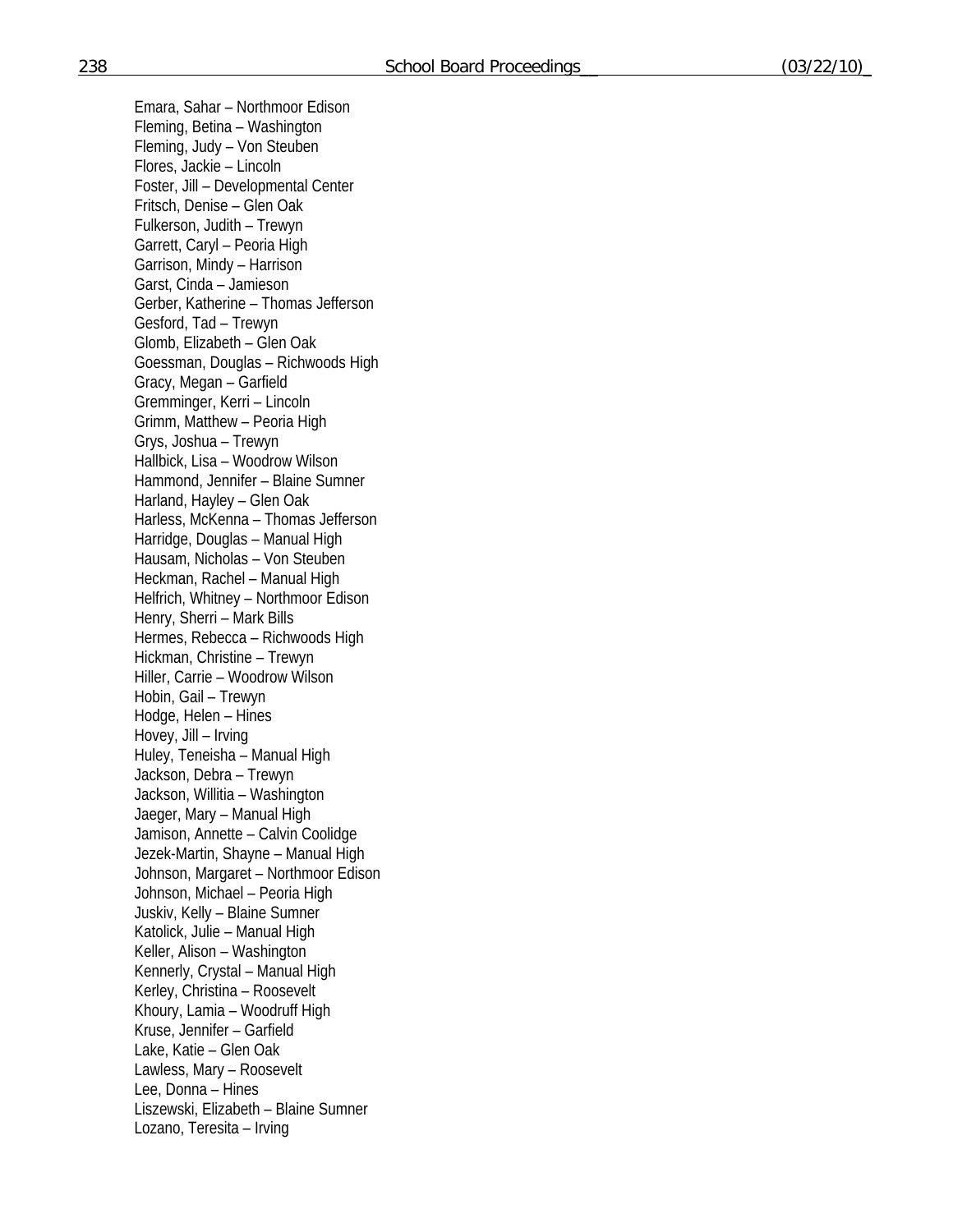Ludwig, Amanda – Manual High Mackiewicz, Jennifer – Jamieson Malitz, Mary – Glen Oak Maloney, Kathleen – Garfield Martin, Anissa – Blaine Sumner Maske, Laura – Richwoods High Mason, Abby – Manual High McCraith-Cardin, Erin – Rolling Acres Edison McReynolds, Brandy – Peoria High Miller, Lucas – Roosevelt Miller, Theresa – Trewyn Mitchell, Myskeshia – Trewyn Moll, Julie – Thomas Jefferson Mulcahey, Mary – Transition to Success Nichols, Erin – Franklin Edison Nielson, Katherine – Garfield O'Malley, Lisa – Whittier O'Neil, Kelly – Calvin Coolidge Orton, Pamela – Franklin Edison Osborn, Louise – Lincoln Ovsienko, Tetyana – Woodruff High Pacey, Sonya – Franklin Edison Page, Marricea – Trewyn Pazanin, Martin – Manual High Pedersen, Chris – Manual High Prescott, Jennifer – Washington Quezada, Joy – Glen Oak Rakestraw, Candice – Lincoln Redington, Debra – Roosevelt Rhoades, Geoffrey – Manual High Rice, Andrew – Manual High Ritz, Jenna – Sterling Roper, Jeffrey – Peoria High Ryia, Michael – Manual High Sailer, Shannon – Whittier Schmitt, Casey – Manual High Seaman, Kelly – Woodruff High Smith, Brittany – Manual High Snopko, Rachelle – Manual High Sobieski, Amy – Manual High Soliday, Megan – Franklin Edison Stafford, Leslie – Calvin Coolidge Steffen, Brett – Glen Oak Stimeling, Joni – Manual High Stonebock, Thomas – Woodruff High Stover, Stephen – Manual High Streeky, James – Manual High Sturm, Whitney – Thomas Jefferson Tejero, Meghan – Roosevelt Theobald, Carrie – Peoria High Thomas, Rhonda – Manual High Thompson, Justine – Lincoln Tiernan, Xavier – Woodruff High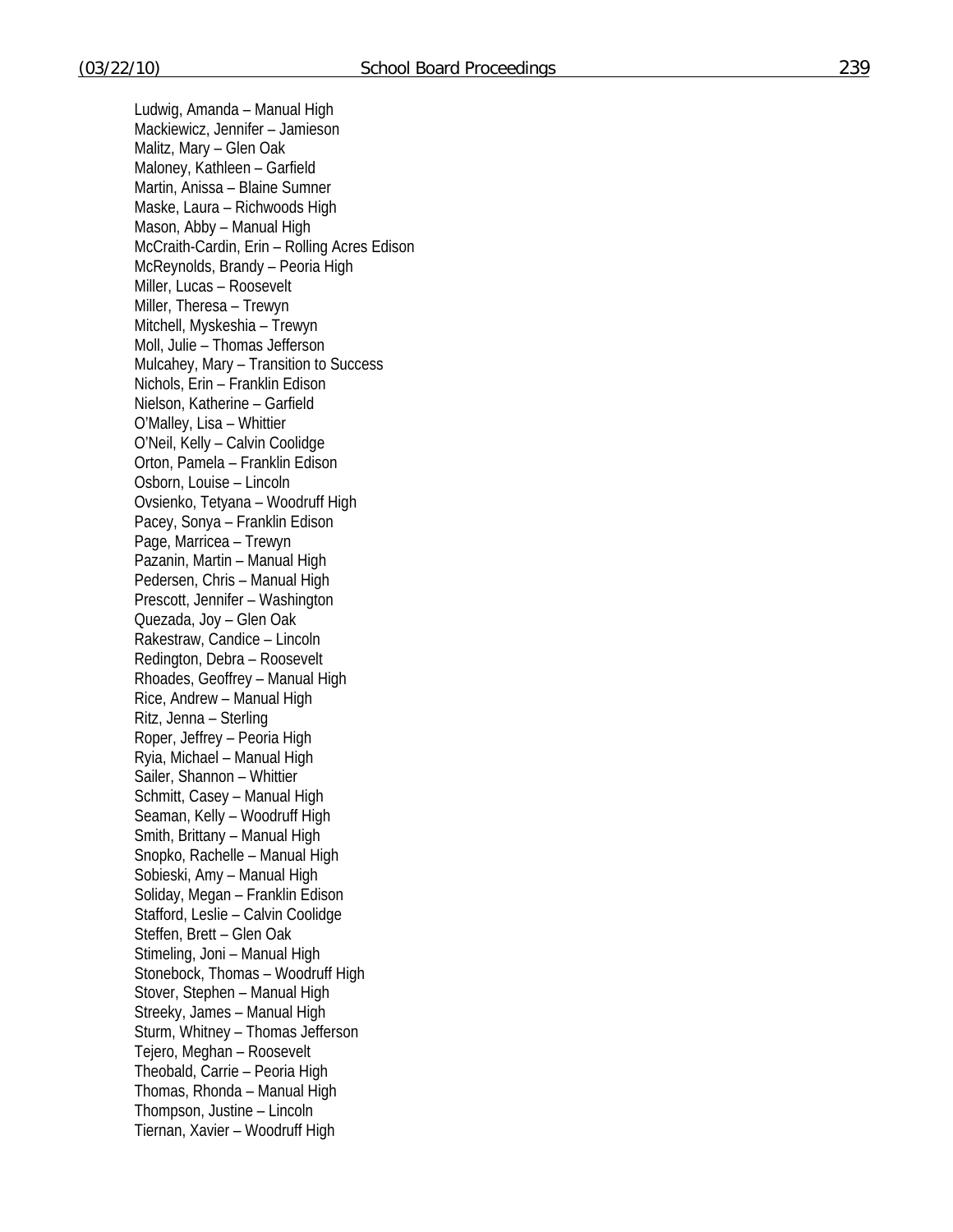Tinsley, Nicole – Franklin Edison Tinsman, Andrew – Manual High Torres, Evynette – Von Steuben Troyan, Linda – Glen Oak Turnbull, Charity – Glen Oak Urbanc, Michael – Washington Venegoni, Mary – Richwoods High Vickers, Shannon – Richwoods High Vogel, Danielle – Trewyn Waller, Elizabeth – Manual High Watson, Renetta – Trewyn Weisberg, Barry – Manual High Wells, Tyishia – Manual High Wessler, Daniel – Peoria High Wheeler, Adele – Day Treatment @ Trewyn Whitlow, Sara – Peoria High Williams, Cami – Trewyn Williams, Kayla – Harrison Windell, Christian – Manual High Wolters, Gloria – Harrison Wood, Kellie – Manual High Yocum, Jolynn – Woodruff High Zacovic, Jodi – Charter Oak Zevnik, Bradford – Peoria High Zielinski, Angela – Rolling Acres Edison *Non-Tenured Certified Staff (In 4th Year) / Honorable Dismissal*  Alonso-Burguillos, Carolina – Trewyn 06/04/10 Anderson, Sue – Franklin Edison Bailey, Anna – Northmoor Edison Bessler, Jennifer – Trewyn Bowlby, Travis – Peoria High Brown, Heidi – Roosevelt Butler, Courtney – Blaine Sumner Cargill, Denise – Hines Caron Sims, Julie – Richwoods High Casterline, Mary – Peoria High Cicciarelli, Tacy – Day Treatment @ Trewyn Cihla, Holly – Mark Bills Cohen, Daniel – Von Steuben Crim, Lori – Von Steuben DaWalt, Dante – Transition to Success Erney, Kelly – Sterling Fauser, Jeffrey – Roosevelt Ferguson, Kristen – Peoria High Hawks, Devon – Lincoln Hendel, Meredith – Manual High Jackson, Barbara – Manual High Jacobs, Jennifer – Roosevelt Kemerling, Marianne – Mark Bills Koch, Jennifer – Sterling Kuehnl, Rachel – Trewyn Lewellyn, Michael – Woodruff High Marchan-Valero, Francisco – Columbia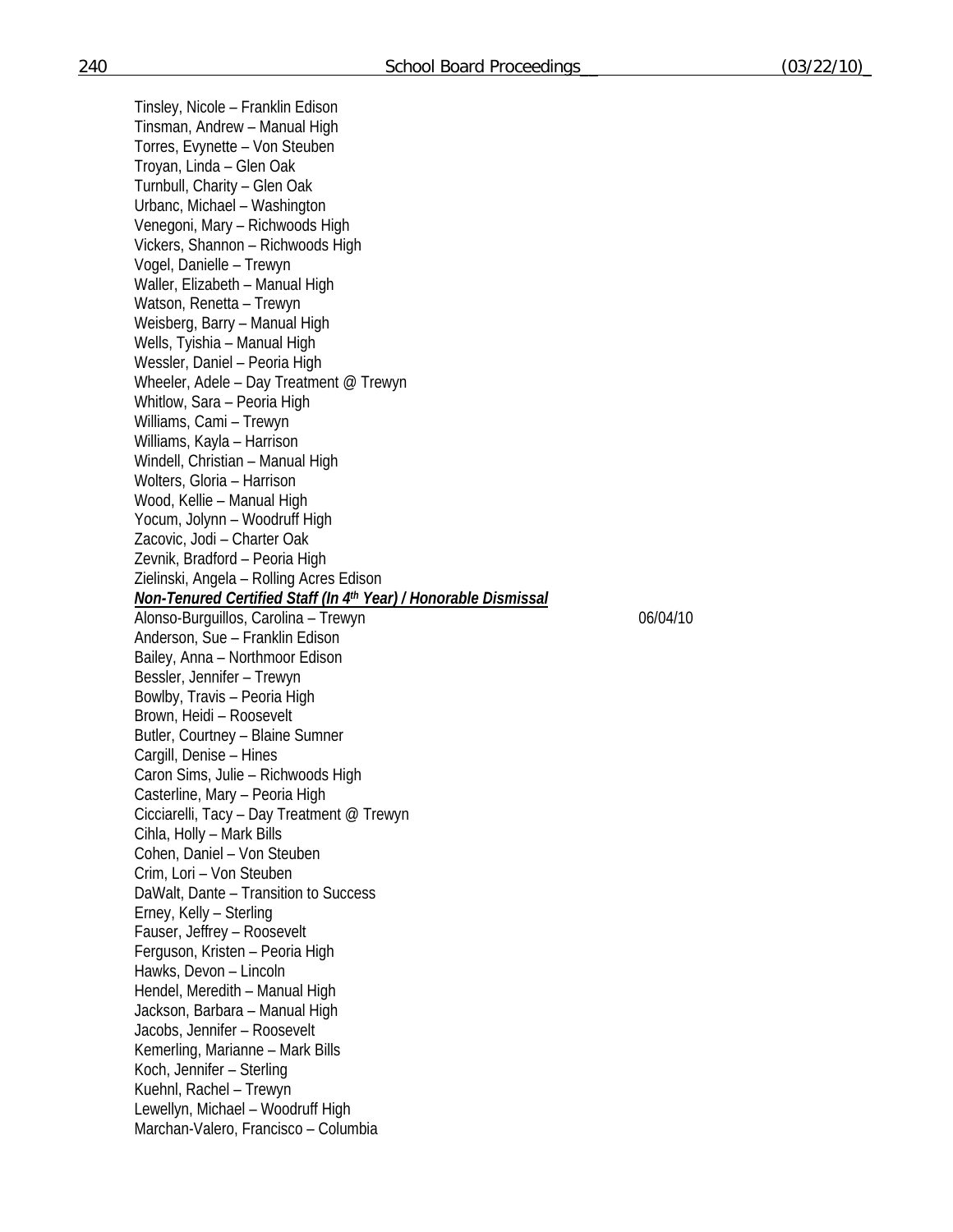|     | Meaderds, Zipporah - Manual High                                                                      |                      |
|-----|-------------------------------------------------------------------------------------------------------|----------------------|
|     | Ortiz-Valverde, Antonio - Manual High                                                                 |                      |
|     | Plaskon, Lizabeth - Thomas Jefferson                                                                  |                      |
|     | Poehls, Brenda - Jamieson                                                                             |                      |
|     | Reash, Amanda - Franklin Edison                                                                       |                      |
|     | Robison, Dawn - Peoria High                                                                           |                      |
|     | Ross, Sidney - Sterling                                                                               |                      |
|     | Schmieg Jr, Joel - Greeley Alternative                                                                |                      |
|     | Schuber, Susan - Trewyn                                                                               |                      |
|     | Scott, Moiria - Glen Oak                                                                              |                      |
|     | Sexton, James - Franklin Edison                                                                       |                      |
|     | Smith, Frances - Lincoln                                                                              |                      |
|     | Stokes, Tina - Calvin Coolidge                                                                        |                      |
|     | Thrush, Seberina - Sterling                                                                           |                      |
|     | White, Brittney - Greeley Alternative                                                                 |                      |
|     | <b>Certified Staff - Part-Time / Non-Renewal</b>                                                      | 06/04/10             |
|     | Reed, Sharon - Administration                                                                         |                      |
|     | Hamer, Ruthie - Administration                                                                        |                      |
|     | Randle, Mary Ann - Administration                                                                     |                      |
|     | Woods, Hortense - Administration                                                                      |                      |
|     | <b>Off Schedule Supervisors / Positions Eliminated</b>                                                | 06/04/10             |
|     | Barksdale, Beth - Blaine Sumner<br>Shymansky, Amy - Blaine Sumner                                     |                      |
|     |                                                                                                       | 06/04/10             |
|     | <b>Special Certified Staff / Non-Renewal</b><br>John, Linda - Garfield                                |                      |
|     |                                                                                                       |                      |
|     |                                                                                                       |                      |
| II. | <b>Certified Personnel</b><br><b>Effective Date</b>                                                   |                      |
|     | <b>Appointments</b>                                                                                   |                      |
|     | <b>Summer School Teachers - Part Time</b>                                                             |                      |
|     | Arick, Peggy - Von Steuben / Current Teacher                                                          | 06/14/10             |
|     | Ayler, Mary - Von Steuben / Current Teacher                                                           | 06/14/10             |
|     | Banister, Caitlin - Von Steuben / Bilingual                                                           | 06/14/10             |
|     | Goldring, Stephanie - Von Steuben / Current Teacher                                                   | 06/14/10             |
|     | Heltzel, Peggy - Von Steuben / Current Teacher                                                        | 06/14/10             |
|     | Kruse, Jennifer - Von Steuben / Bilingual / Current Teacher                                           | 06/14/10             |
|     | Lopez, Rosa – Von Steuben / Bilingual / Current Teacher                                               | 06/14/10             |
|     | Noguera, Lucia - Von Steuben / Bilingual / Current Teacher                                            | 06/14/10             |
|     | Quezada, Joy - Von Steuben / Bilingual / Current Teacher                                              | 06/14/10             |
|     | Smith, Michael - Von Steuben / Current Teacher                                                        | 06/14/10             |
|     | Wolters, Gloria - Von Steuben / Current Teacher                                                       | 06/14/10             |
|     | <b>Return From Leave</b>                                                                              |                      |
|     | Sullens, Cindy - Tyng / Returning from Parental Leave                                                 | 08/30/10             |
|     | <b>Extended Leave Request</b>                                                                         |                      |
|     | Robinson-Molton, Michele - Hines / Parental Leave                                                     | 2010-2011            |
|     | <b>Leave Without Pay</b>                                                                              |                      |
|     | McEnaney, Elizabeth - Von Steuben                                                                     | 03/22/10             |
|     | <b>Resignations</b>                                                                                   |                      |
|     | <b>Speech Pathologist</b>                                                                             |                      |
|     | Backstrom, Sarah - Peoria High / Relocating Out of State<br>Lucas, Rachel - Blaine / Other Employment | 04/09/10<br>04/09/10 |

# **III. Non-Certified Personnel**

*Appointments*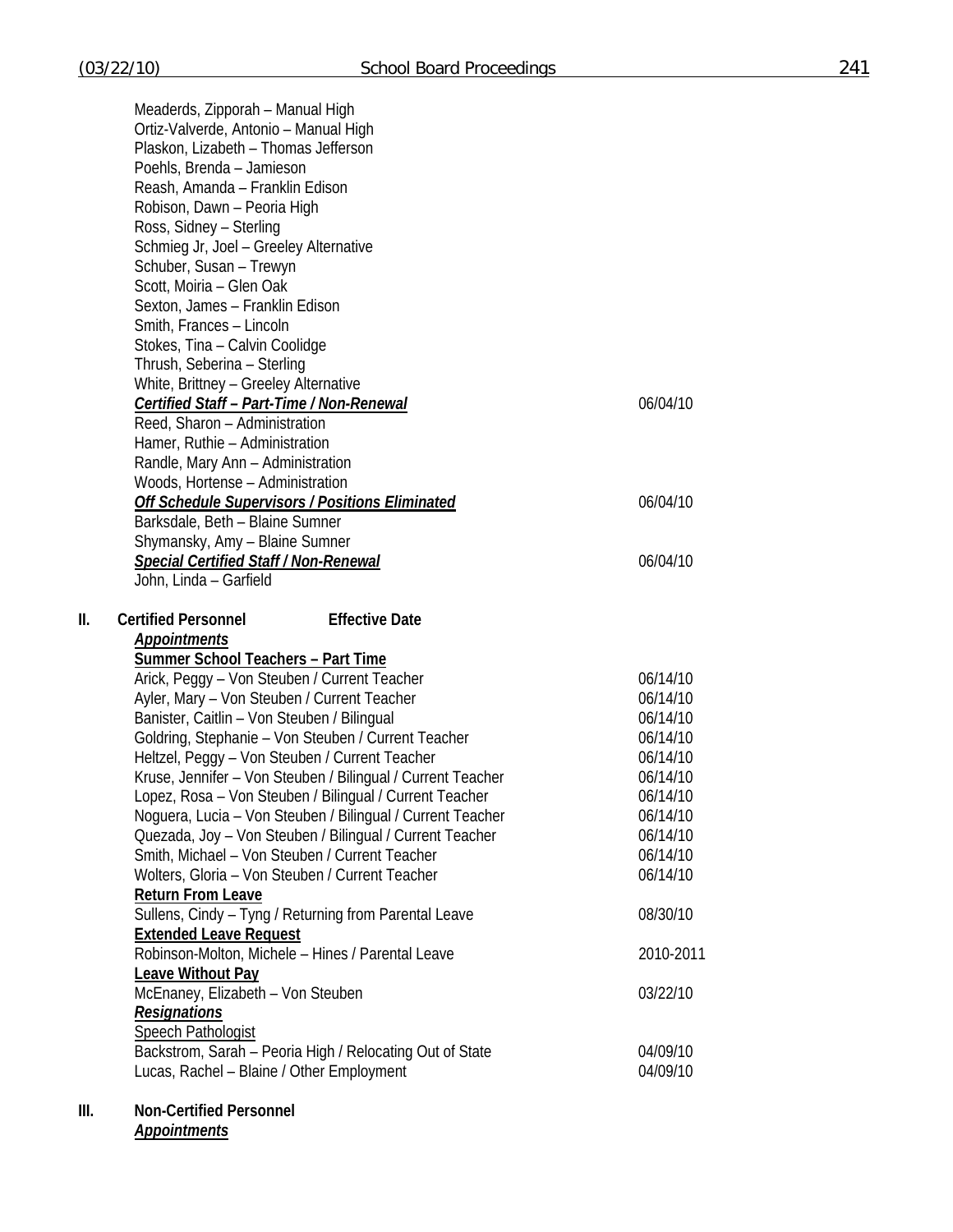| Paraprofessionals                                   |          |
|-----------------------------------------------------|----------|
| Gibson, Erika - Glen Oak / Current Teacher Aide Sub | 03/23/10 |
| Cafeteria                                           |          |
| Abboud, Rola - Substitute                           | 03/23/10 |
| <b>Summer School</b>                                |          |
| Clerical                                            |          |
| Lewis, JenNell - Von Steuben / Current Employee     | 06/21/10 |
| <b>Teacher Aides</b>                                |          |
| Jongerius, Sandra - Von Steuben / Current Employee  | 06/21/10 |
| Rich, Debbie - Von Steuben / Current Employee       | 06/21/10 |
| <b>Miscellaneous</b>                                |          |
| Tutor Assistant - Part Time                         |          |
| Kervin, Cole - Woodruff / Also Student Teacher      | 02/23/10 |
| <b>Retirements</b>                                  |          |
| Administrative Accounting Clerk - Full Time         |          |
| Martindale, Janet - Blaine Sumner / Medicaid        | 05/31/11 |
| Cafeteria - Full time                               |          |
| Blanco, Ramona - Manual                             | 08/30/10 |
| Crowe, Klara - Richwoods                            | 10/20/10 |
| Clerical - Full Time                                |          |
| Grimes, Wanda - Columbia                            | 10/29/10 |
| <b>Terminations</b>                                 |          |
| <b>Custodians</b>                                   |          |
| Martin, Ralph - Woodruff                            | 03/15/10 |
| <b>IV.</b> Certified Substitutes                    |          |
| <b>Appointments</b>                                 |          |
| Teachers                                            |          |
| Abel, Ruth                                          | 03/23/10 |
| Domenighini, lan                                    | 03/23/10 |
| Frantz, Cassandra                                   | 03/23/10 |
| Koval, Jon                                          | 03/23/10 |
| Ramseyer, Dean                                      | 03/23/10 |
| <b>Resignations</b>                                 |          |
| Teachers                                            |          |
| Artozqui, Marc - Unavailable                        | 03/15/10 |
| Kohorst, Patrick - Other Employment                 | 03/12/10 |
| <b>Terminations</b>                                 |          |
| <u>Teachers</u>                                     |          |
| Diestelhorst, Andrew - Job Abandonment              | 03/08/10 |
| Herman, Mallory - Job Abandonment                   | 03/08/10 |
| Mroz, Jennifer - Job Abandonment                    | 03/08/10 |
| Watson, Rayfield - Job Abandonment                  | 03/08/10 |
|                                                     |          |
| <b>V.Non-Certified Substitutes</b>                  |          |
| <b>Appointments</b>                                 |          |
| Clerical                                            |          |
| Barker, lisha                                       | 03/23/10 |
| Teacher Aides                                       |          |
| Slaymaker, Carma                                    | 03/23/10 |
| <b>Student Workers</b>                              |          |
| Cealey, Erin - Richwoods / Swim School              | 03/23/10 |
| Imhoff, Leah - Richwoods / Swim School              | 03/23/10 |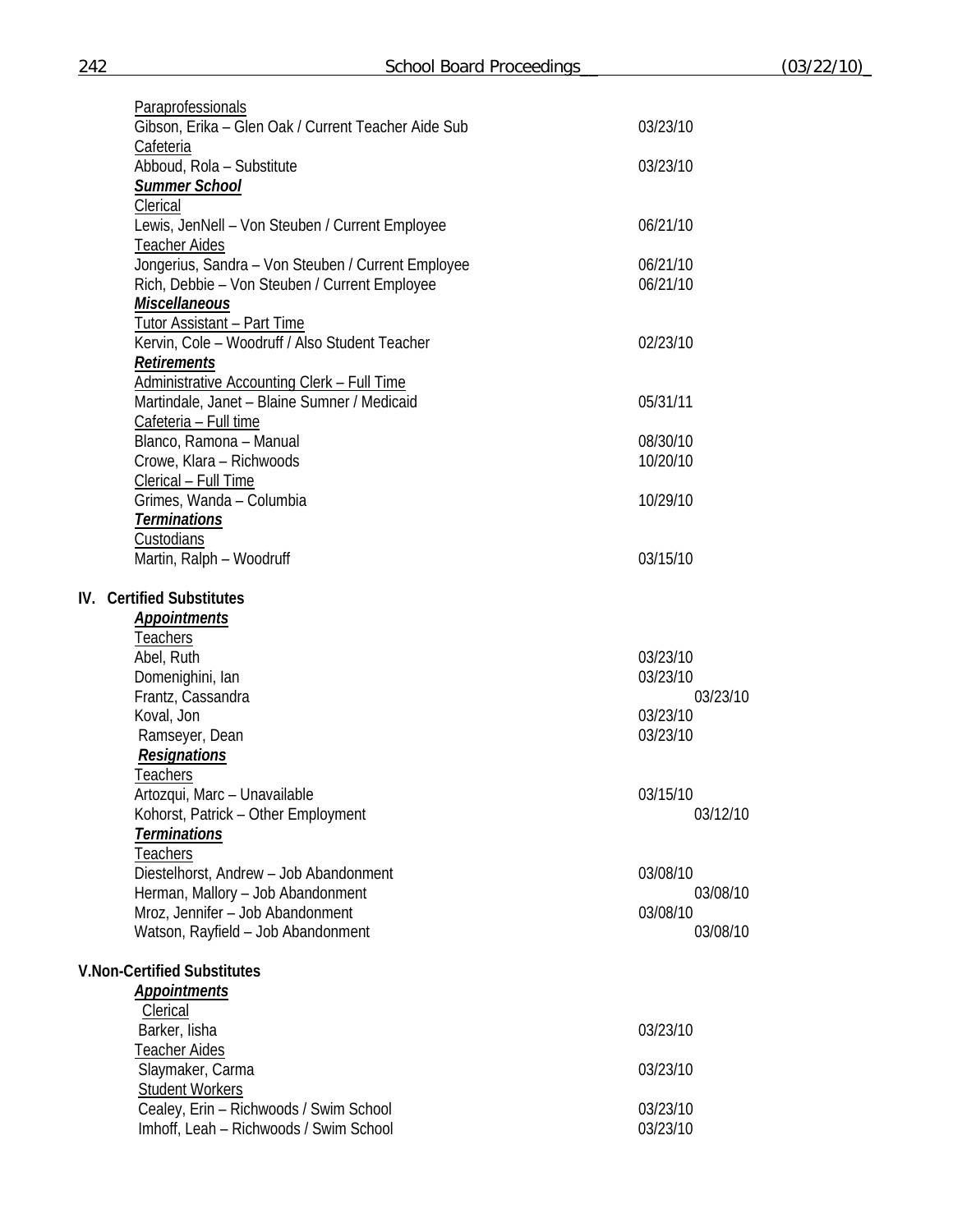.

| 03/15/10 |
|----------|
|          |
|          |
| 03/15/10 |
|          |
|          |

On roll call, 5 ayes. Petelle, Stowell, Butler, Gorenz, Wolfmeyer 1 nay. Parker. 1 abstention, Ross. Motion carried.

TRAVEL REQUESTS - Moved by Butler, seconded by Petelle approval of the travel requests as presented by the administration. (Copy is on file in the board secretary's office.)

> On roll call, 6 ayes. Petelle, Stowell, Butler, Gorenz, Parker, Wolfmeyer 1 abstention, Ross. Motion carried.

SUMMER SCHOOL 2010 – Moved by Gorenz, seconded by Parker, that the Board of Education approve holding Summer School 2010 for primary and middle school Title 1 students.

Discussion was held on the possibility of holding summer school for all students. Dr. Durflinger reported that there are no available funds in the Education Budget to fund non Title 1 students in primary or middle school or any program for high school students. . Carry over Title 1 funds will be used for Title 1 students in primary and middle schools. Dr. Durflinger reported that the Virtual High School program is an option but there is a cost. Ms. Grzanich reported that the cost is between \$220 and \$250 (there would be a discount for a group of students) with some scholarship monies available. Dr. Hannah noted that to prepare for this possibility the after school program, Saturday program and even classes during spring break have been expanded. Ms. Grzanich will check on the availability of summer school programs at neighboring districts. Dr. Gorenz stated his position that year round school would be a good option and would be more budget neutral.

On roll call, 7 ayes. Motion carried.

SUMMER SCHOOL CURRICULUM MATERIALS – Moved by Butler, seconded by Petelle that the Board of Education approves purchase of curriculum materials for Title 1 summer school for summer 2010.

> On roll call, 6 ayes. Petelle, Stowell, Butler, Gorenz, Parker, Wolfmeyer 1 abstention, Ross. Motion carried.

CONTRACT FOR TWO RIVERS – Moved by Butler, seconded by Petelle that the Board of Education approves the Standards Aligned Classroom work being done by Two Rivers.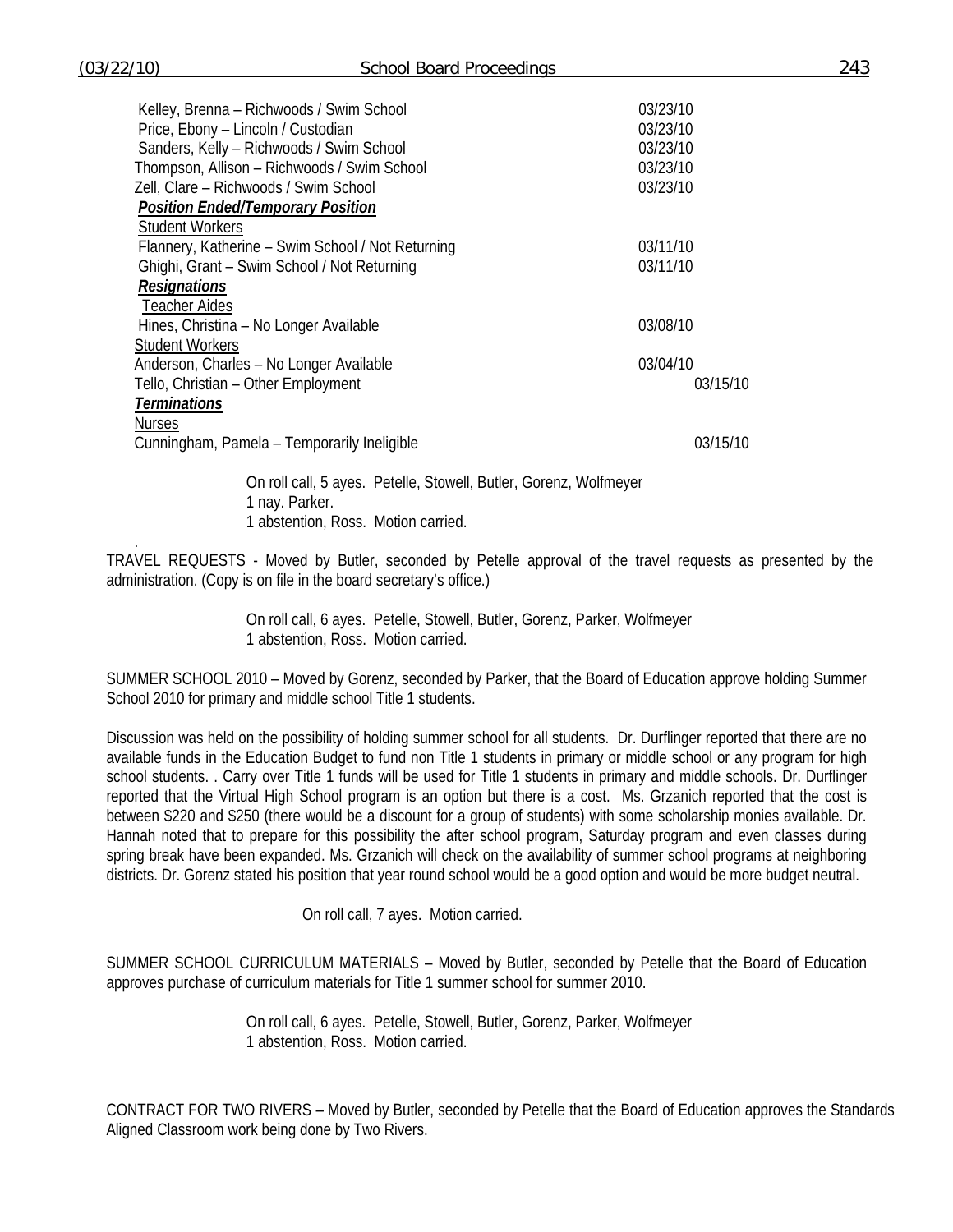On roll call, 6 ayes. Petelle, Stowell, Butler, Gorenz, Parker, Wolfmeyer 1 abstention, Ross. Motion carried.

CONTRACT WITH PCCEO FOR THE EARLY HEAD START PROGRAM - Moved by Butler, seconded by Petelle that the Contract with Peoria Citizens for Economic Opportunity, Inc. (PCCEO) for the Early Head Start program run at the Valeska Hinton Early Childhood Education Center be approved.

> On roll call, 6 ayes. Petelle, Stowell, Butler, Gorenz, Parker, Wolfmeyer 1 abstention, Ross. Motion carried.

## **DELIBERATION AGENDA** -

Review of Suspensions - Moved by Parker seconded by Stowell that the Review of Suspensions listed on the report dated March 22, 2010 be approved as amended.

On roll call, 7 ayes. Motion carried.

Expulsions – Moved by Parker seconded by Stowell that the Expulsions listed on the report dated March 21, 2010 be approved as amended.

> On roll call, 6 ayes. Butler, Gorenz Parker, Petelle, Stowell, Wolfmeyer, 1 nay. Ross. Motion carried.

**CONSIDERATION OF RESOLUTION** – Moved by Stowell, seconded by Petelle, consideration of a resolution authorizing the expenditure of school fire prevention and safety bond proceeds.

Ms. Schau noted that this is a "housekeeping" matter. The three schools (Thomas Jefferson Primary School, Hines Primary School and Franklin Edison Primary School) that were to receive Health Life Safety funding were not approved by the ISBE when the Board approved the funding. They have now been approved by the ISBE.

On roll call, 7 ayes. Motion carried.

**FINAL READING OF BOARD POLICY 2:230** – Moved by Stowell, seconded by Gorenz that this be the final reading for changes to Board Policy 2:230 – Public Participation at Board of Education Meetings and Petitions to the Board.

# **Board of Education**  *Public Participation at Board of Education Meetings and Petitions to the Board*

- 1. The Board of Education is not a forum; it is a deliberative body. Accordingly, it receives communications, both oral and written, as a medium of information. It does not debate the contents of such communication but considers them in making decisions and in the establishment of policies.
- 2. The Board encourages communication with the Board in writing on any school-related subject.
- 3. Following the adoption of the minutes, the President of the Board will recognize members of the public and employees of the District who wish to address the Board. Each speaker shall complete a "Request to speak to the Board of Education" card. Cards will be accepted by the Board Secretary until the President calls the meeting to order. Not more than five minutes may be allotted to each speaker and no more than twenty minutes to each subject under discussion, except with the concurrence of the majority of the Board.
- 4. It shall be in order for Board members to interrupt a speaker at any time to ask questions or make comments as frequently as necessary to clarify the discussion.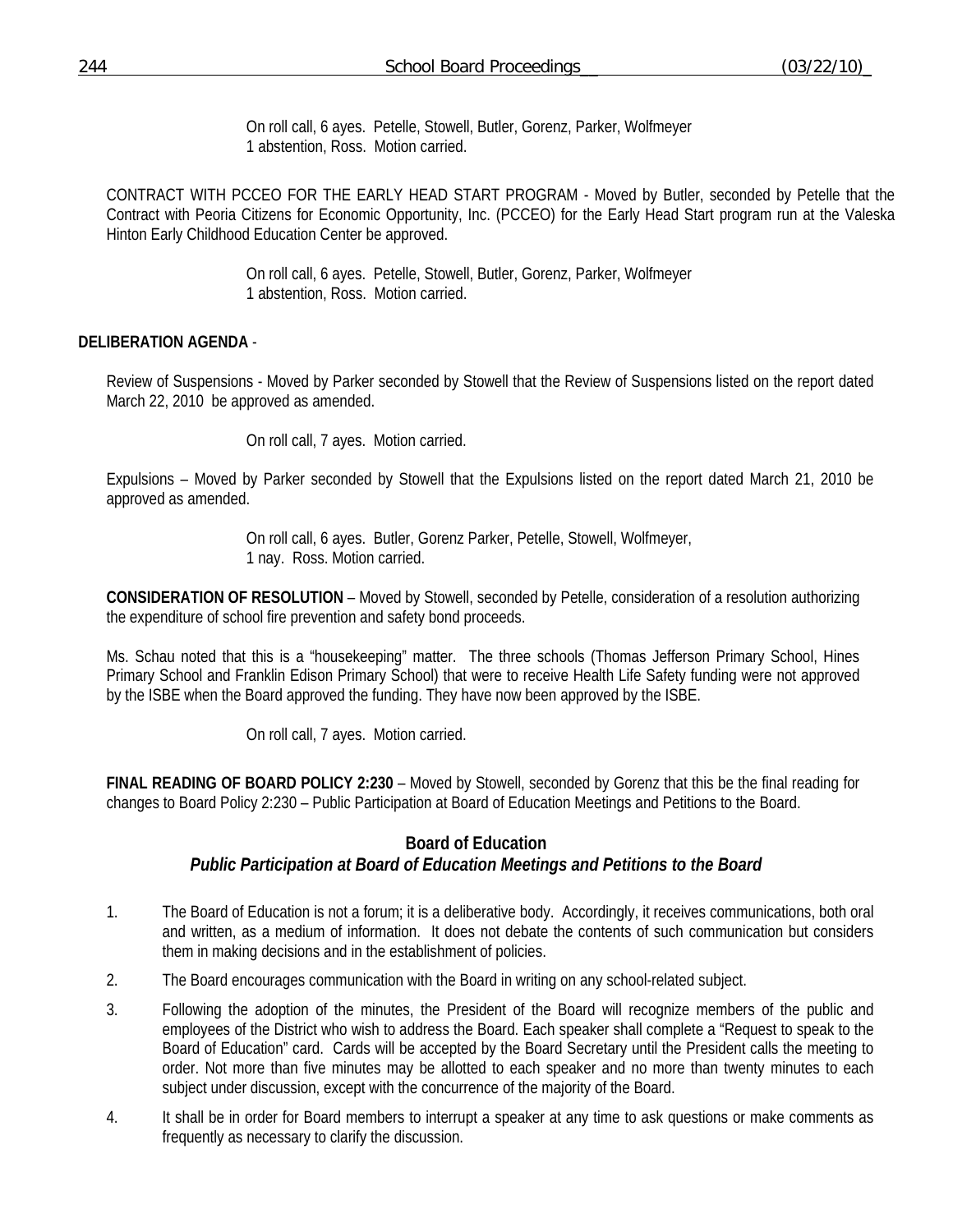- 5. The Board may attempt to answer questions regarding items on which they have reached a decision.
- 6. The Board will not answer questions involving litigation, possible litigation, negotiations, individual District personnel, or specific student discipline cases.
- 7. No person less than eighteen years of age may address the Board in meeting unless accompanied by his/her parent, guardian or teacher, except with the approval of the majority of the Board.
- 8. Because all public meetings of the Board of Education are made a matter of public record, each speaker, when recognized by the President, shall give his or her name for the record.
- 9. The right of individuals to criticize or make reference to specific individuals is protected by the First Amendment to the United States Constitution and by Article I, Section 4 of the constitution of the State of Illinois. While the Board must allow such comments, persons addressing the Board are reminded that this ability to criticize persons by name, or to make allegations against them, in no way protects the speaker from subsequent actions of libel or slander by the persons or parties so named. Rude or insulting language will not be tolerated. If the rude or insulting language persists after a warning the right to address the Board will be terminated.
- 10. It shall be the power of the Board President, or in his or her absence the presiding officer, to ensure that Board rules are followed by all participants in Board meetings and by audience members, and that an atmosphere conducive to public deliberation is maintained. The Board President shall have the authority to determine procedural matters regarding public participation not otherwise defined in Board of Education policy.

LEGAL REF.: 105 ILCS 5/10-6 and 5/10-16. CROSS REF.:2:220 (Board of Education Meeting Procedure) ADOPTED: July 18, 2005 REVISED: September 4, 2007 March 22, 2010

> On roll call 5 ayes. Ross, Stowell, Butler, Gorenz, Wolfmeyer 2 nays. Petelle, Parker Motion carried.

**APPROVAL OF COURSE ADDITIONS AND EQUIPMENT FOR MANUAL HIGH SCHOOL** – Moved by Parker, seconded by Ross that the Board of Education approve the new courses and equipment for Year 2 of the Career Academies at Manual High School.

President Wolfmeyer noted that this proposal came as an action *informationa*l item at the March 8, 2010 meeting. Ms. Petelle asked how many students were involved in this tract and if there would be a cost for those in the other tract. Manual High School Principal Sharon Desmoulin-Kherat reported that 183 students (juniors and seniors) were in the construction tract. Additional students from the Woodruff High School closing will be added to the tract, but they were included in the funding request. She reported that no additional teachers will be needed.

Rev. Butler noted that vocational education has been discussed by the Board of Education and this action supports that field.

Ms. Petelle expressed concern with the amount of the funding requested for the program, (\$31,251 for courses and \$116,000 for equipment), but she feels we need to support this to the end and make the program work.

Mr. Stowell pointed out that the economy has changed since the Board embarked on this program. He stated that he would rather fund the equipment than the John Hopkins program.

Dr. Gorenz emphasized that the Board will always have to make decisions on where to spend money, but we will always have to spend to educate students. He does feel that the John Hopkins program will have to be looked at, but the lack of career and technology classes needs to be addressed. He feels that with this funding the district will need to look at other areas to make cuts.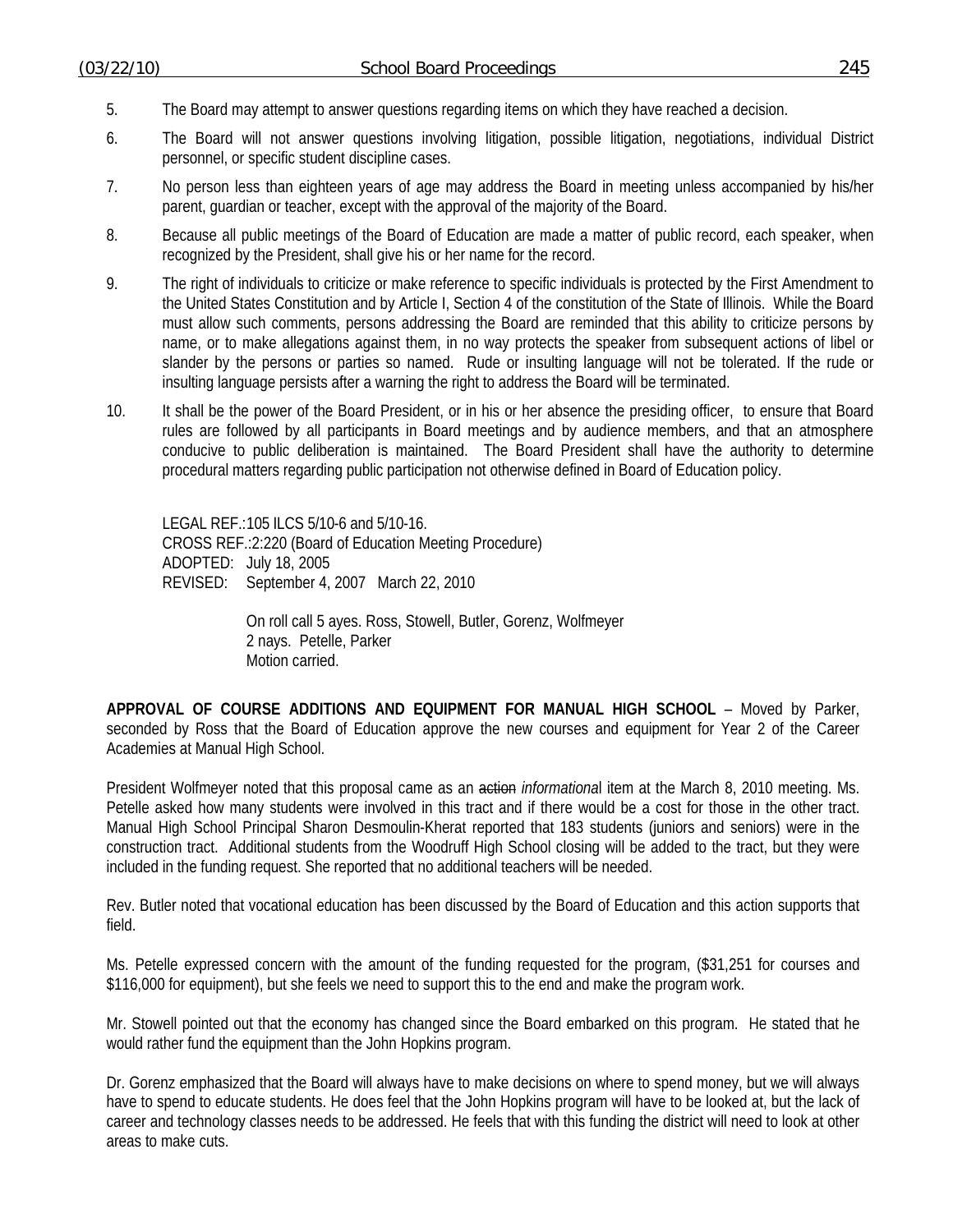President Wolfmeyer commented that this is an opportunity to begin on the career and technology way – this will be a way to bridge the gap between high school and apprenticeship program. She feels that the John Hopkins programs needs to be looked at after three years.

With no further discussion President Wolfmeyer called for the vote.

 On roll call, 6 ayes. Petelle, Ross, Butler, Gorenz, Parker, Wolfmeyer 1 nay, Stowell. Motion carried.

**TERMINATION OF BEST PRACTICES, INC. CONTRACT** – Moved by Butler, seconded by Petelle that the Contract dated April 21, 2008 between the Board of Education, City of Peoria, School District No. 150 and Best Practices, Inc. be terminated effective April 30, 2010. The Superintendent is authorized to give notice of termination as provided in the Contract.

Board member Parker asked if we are on track to open the schools in the fall. Dr. Durflinger reported that the facilities are on schedule. With the termination of this contract for financial reasons, professional development of teachers will move forward with Ms. Grzanich facilitating.

Dr. Hannah noted that Glen Oak Primary School principal Valda Shipp and Harrison Primary School Veralee Smith have been given one day per week of release time to work on programming aspects. Release time will be given until April 30.

Dr. Durflinger reported that both schools will open with the K-6 model. With the re-districting in the following year, a grade level will be added each year at each school until they are K-8. Dr. Hannah pointed out that administration is in the process of developing a communication plan for parents who will have students in those schools.

With no further discussion President Wolfmeyer called for the vote.

On roll call, 7 ayes. Motion carried.

**FOOD SERVICE RENEWAL** – Moved by Stowell, seconded by Butler that the Food Service Contract between the School District and Chartwells, be renewed for a one year period, beginning July 1, 2010 and ending June 30, 2011, at a cost increase of 1.9%.

Mr. Stowell asked that a survey be taken before the next vote on food services. Mrs. Ross would like to see the Board look at other programs, in-house services and other food service vendors. She would like to have the bid open again.

President Wolfmeyer made a formal request that between now and October or November for the 2011-2012 school year that research be done on how much it would cost to bring the food services program back in-house. She would like to know if there are any cost savings to brining it back in house.

Mrs. Parker stated that we need to know what other companies are doing and we need to look at all possibilities.

Ms. Schau pointed out that as long as the District is part of the National School Lunch Program, we have to comply with the State requirements for bidding – which is a very prescribed process. Ms. Schau noted that she has meet with the employee services group that is interested in going in-house. Ms. Schau reported that the District has recently finished up a food services audit and there were glowing reports commending building programs. The audit only showed findings of less than \$600.00 and there was a profit this year.

There were no further comments.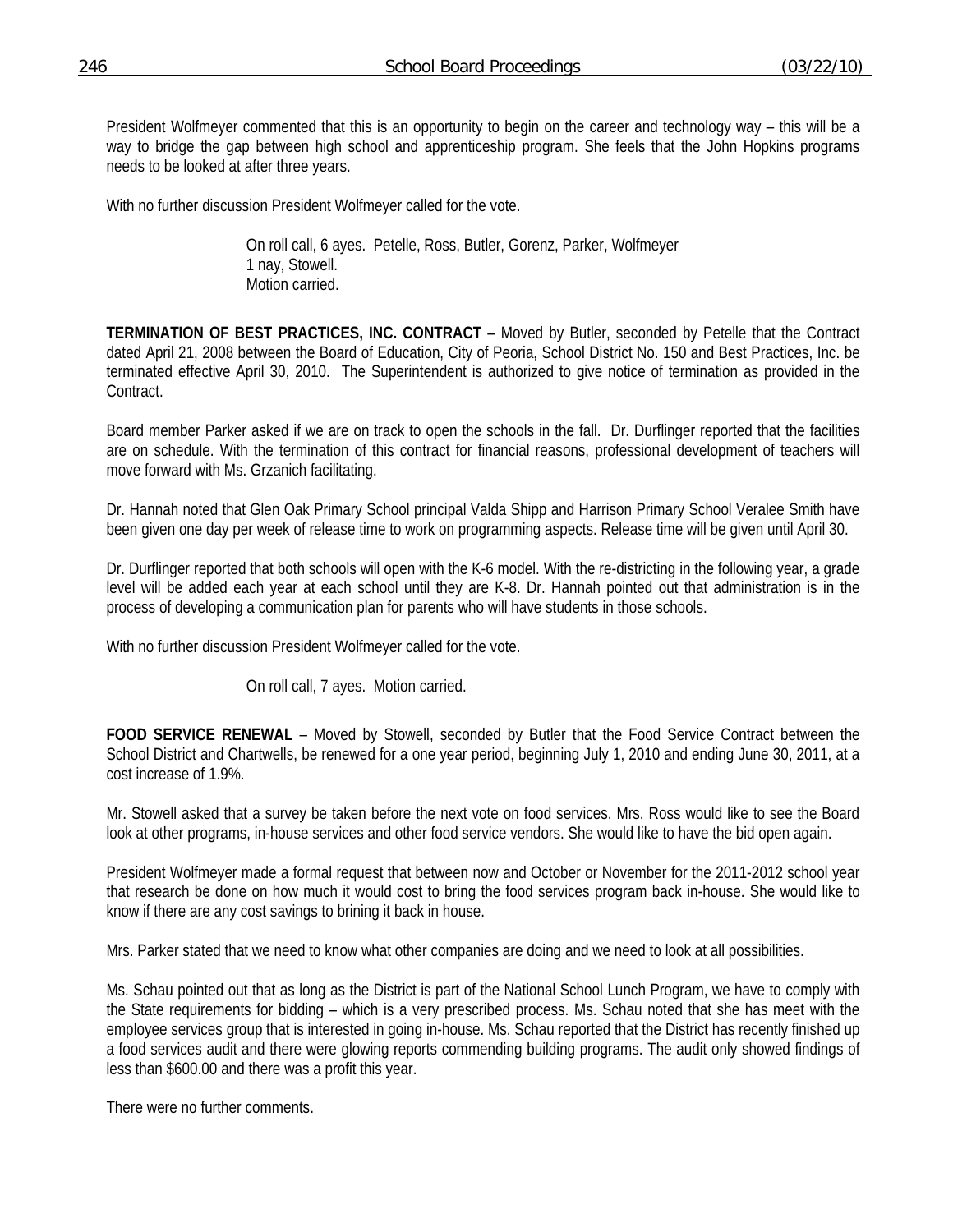On roll call, 6 ayes. Petelle, Ross, Stowell, Butler, Gorenz, Wolfmeyer 1 nay. Parker Motion carried.

**APPROVAL OF ORGANIZATIONAL CHART** – Moved by Petelle, seconded by Stowell that the Board of Education approve the organizational chart as presented.

Dr. Durflinger reported that administration has worked with Dr. Lathan on this preliminary chart. Mr. Stowell noted that the Board will be meeting on March 29 to discuss goals with Dr. Lathan. Ms. Petelle presented that the chart showed a 20% cut in central administration positions. Dr. Gorenz asked which position the principals would report to. Dr. Durflinger reported that they would report to the Elementary or Secondary Instructional Improvement Officer. They will be working to improve instructional leadership on all levels.

On roll call, 7 ayes. Motion carried.

**APPOINTMENT OF AUDITORS** – Moved by Parker, seconded by Butler that Clifton Gunderson LLP be appointed the District's auditors for the year ending June 30, 2010.

Ms. Schau recommended that the District maintain Clifton Gunderson as auditors one more year. She noted that Michael McKenzie did work with the auditing process last year and Clifton Gunderson will give him more responsibilities this audit, resulting in a savings in audit charges for 2010. She stated that when we bid the audit in 2010 firms will look at the cost, internal controls and processes we have in place. She feels the district will be in a better position to bid out the audit in another year and administration recommends approval of this action item.

Mr. Stowell stated that next year, before we bid out the audit, he would like a quantity and quality process put in place. Mrs. Ross would like to know how much the audit costs so we can have a baseline. She stated that we need to clarify or re-write the position for Mr. McKenzie. Ms. Schau stated that in the new organizational chart Mr. McKenzie will be the Assistant Comptroller and the Internal Auditor (no additional pay.)

Dr. Gorenz stated that in this time of continuing financial crisis the district needs to look at those positions that do not affect students' achievement. He would like the board to have a listing of those positions that do not affect student achievement. He did note that there are positions that indirectly affect student achievement, and some of those may need to stay. He feels that the Edison model needs to be kept, but that it is not as easy to facilitate as some seem to think, he would like to know what would be needed for us to do it ourselves (that request would also include the District doing the John Hopkins model as well as any others). He feels there are probably certain programs we should stop doing all together.

President Wolfmeyer noted that Dr. Lathan stated that she would like to do an evaluation on all programs.

There was no further discussion.

On roll call, 7 ayes. Motion carried.

**TERMINATION OF PRINCIPALS' CONTRACTS** – Moved by Stowell, seconded by Petelle that all Principal Contracts with an ending date of June 30, 2010 and all Principals' Contracts which have rolled over from previous years for an additional year(s) be terminated effective June 30, 2010. Further that the Superintendent shall give notice of such termination to all affected Principals.

Dr. Durflinger clarified that these notices are not for layoffs of principals, but we are telling all principals that do not have multi-year contracts that new contracts consistent contracts will be developed in the next few weeks.

On roll call, 7 ayes. Motion carried.